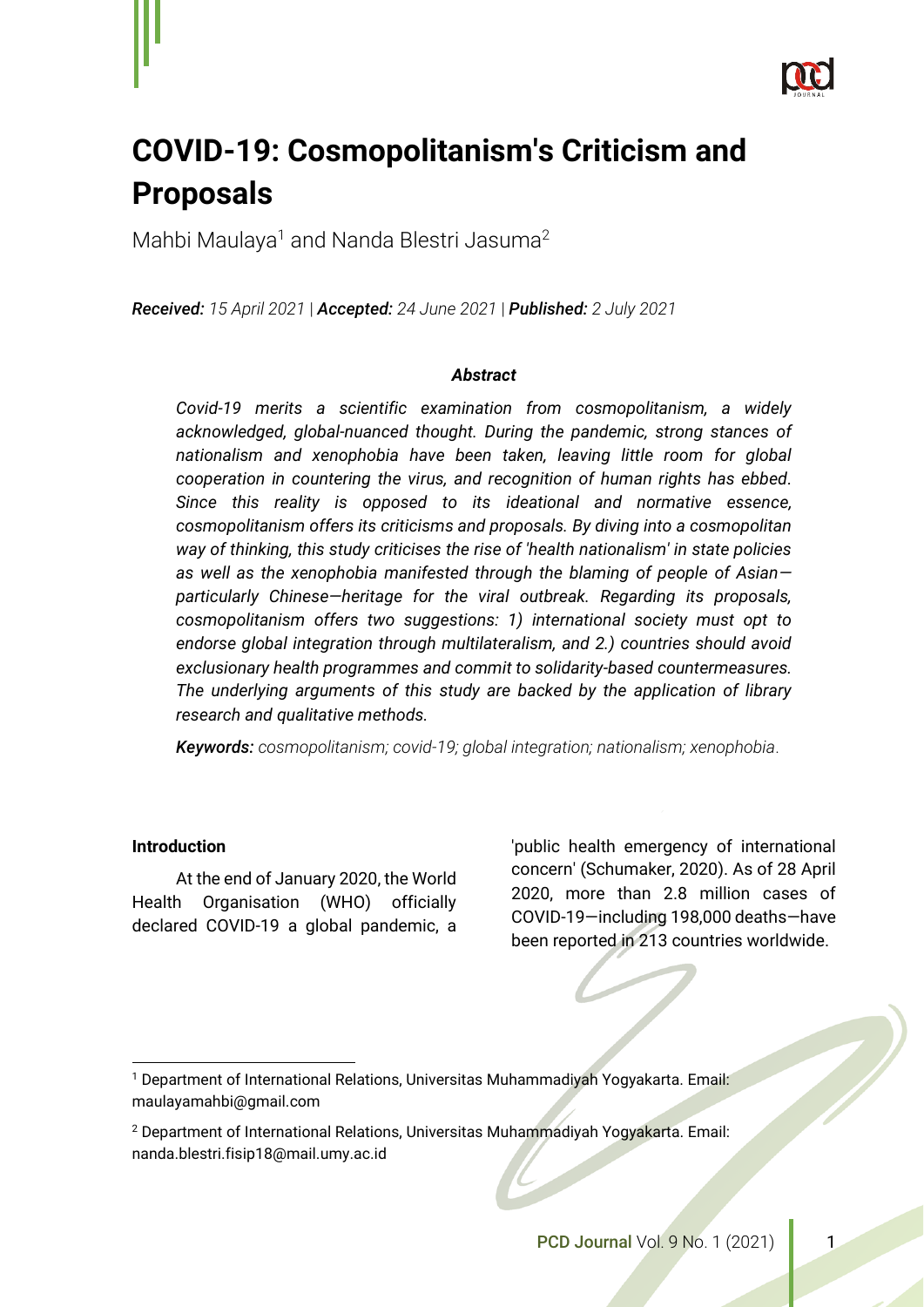



*Source: European Centre for Disease Prevention and Control (https://www.ecdc.europa.eu/en/geographical-distribution-2019-ncov-cases)*

The COVID-19 outbreak has spread more rapidly and infected more people than the previous two pandemics combined; only 8,000 cases of SARS were reported, with 774 deaths, while 2,519 cases of MERS were reported, with 866 deaths. Despite its prevalence, COVID-19 has a quite low fatality rate, estimated at only 2% (Wang et al. 2020). Importantly, this fatality rate remains an estimate. The percentage of asymptomatic and extremely mild cases is still being researched, as such patients tend not to seek a diagnosis. As such, the actual fatality rate may be much lower.

|              | <b>Fatality rate (deaths/cases)</b> | Infection rate (per infected person) |
|--------------|-------------------------------------|--------------------------------------|
| Ebola        | 50%                                 | $1.5 - 2.5$                          |
| <b>MERS</b>  | 34.30%                              | $0.42 - 0.92$                        |
| SARS         | 10%                                 | 3                                    |
| COVID-19     | $1\% - 3.4\%$                       | $1.5 - 3.5$                          |
| Seasonal flu | 0.05%                               | $1.3\,$                              |

**Table 1. Fatality Rates and Infection Rates of COVID-19 and Other Epidemics**

*Source: Asian Development Bank Report No. 128 (https://www.adb.org/publications/economic-impact-covid19developing-asia)*

By the end of March 2020, more than 100 countries had implemented full or partial lockdown measures for the first time in over a century. Publics were put under surveillance, and government policies allowed surveillance technologies to be used to monitor citizens' every activity and change. Social distancing policies were

implemented, and people were urged to stay at home whenever possible. Intimate socialisation, such as talking, hugging, kissing, and even hand-shaking, became seen as morbid. As lockdowns were implemented, air traffic rates dropped; many countries even stopped all flights (Dunford et al., 2020). According to David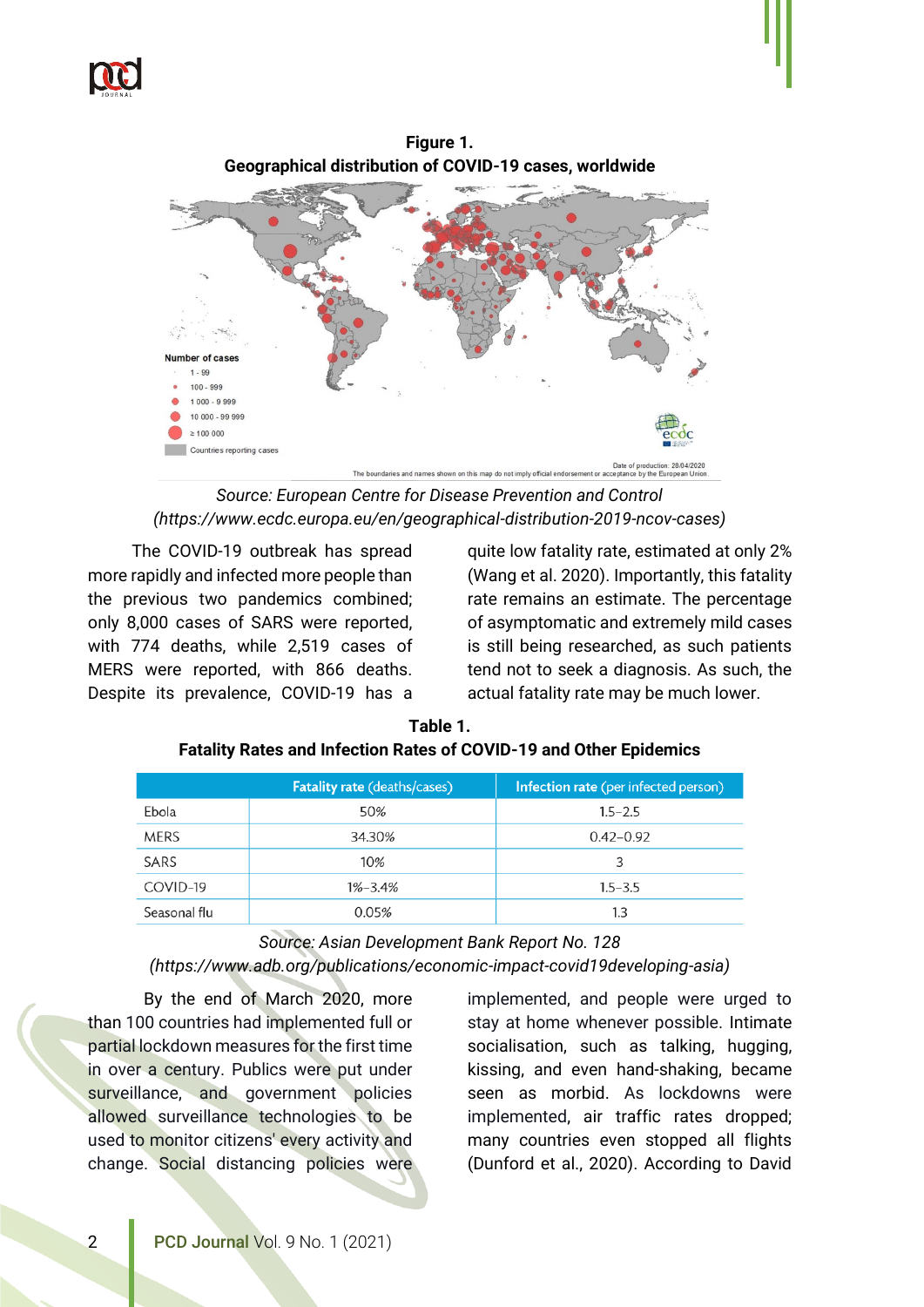

Spiegel, a professor of psychiatry and behavioural sciences at Stanford University, we are training people to see the world as a dangerous place (Cummins, 2020). This has resulted in new behaviours and created a new culture, and consequently the world will never be as it was. Still, we are facing an emergency when decisions must be made quickly and decisively, and new approaches must be accepted and practised (Harari, 2020).

COVID-19 posits insurmountable obstacles for international actors—state actors, non-state actors, intergovernmental organisations, and even supranational bodies—in achieving their short and longterm objectives. As the virus does not 'pick and choose' its victims, it may not even be far-fetched to deem it a global crisis. International cooperation is the only potential catalyst for fighting the virus. Considering international actors' different anatomies of power, authority, and manoeuvrability, they offer distinctive mosaics of responses when working individually. This reflects on the diverse modus operandi used by actors to achieve their objectives, which may share commonalities but nonetheless serve as distinguishing factors.

Let us take, for example, the state. With the strength of 'infinite' sovereignty, the state can boost its authority and reduce stonewalling in managing its COVID-19 countermeasures. Sovereignty enables states to choose whether or not they will work with other actors (states, international organisations, and private actors) to deal with COVID-19. Some have chosen to reject outside assistance, as seen in Iran's rejection of aid from the United States (United States Institute of Peace, 2020), and the WHO's difficulty making states

follow its guidance (Buranyi, 2020). Arguably, international organisations and institutions, particularly ones that are 'intergovernmental' in nature, are inconsequential to states, whose persistent utilisation of sovereignty in dealing with COVID-19 is unanimously accepted by realism, a school of thought that deifies states' sovereignty.

International society has boldly embraced nationalism and xenophobia. As such, the pendulum has swung in favour of realism, painting a gloomy picture of international organisations and institutions' role and authority in responding to COVID-19. It is therefore interesting to consider and explain the reality of global COVID-19 countermeasures through the lens of cosmopolitanism. The goals of this study are two-fold. First, this article intends to use the concepts of cosmopolitanism to provide theoretical criticism of the world's COVID-19 countermeasures. Second, it aims to offer modest suggestions, again taking a cosmopolitan view, of what international society should do in the future to deal with the virus.

#### **Research Methods**

This study is conducted using the qualitative research method, with a case study approach. This methodology enables us to obtain an in-depth analysis of attitudes, events, and social phenomenon (McCusker, 2015). Qualitative research allows researchers to obtain knowledge through understandings and findings (Iskandar, 2009). This study, thus, tries to comprehend COVID-19-related social dynamics and issues to obtain knowledge relevant to the authors' analysis. The researchers also used library research to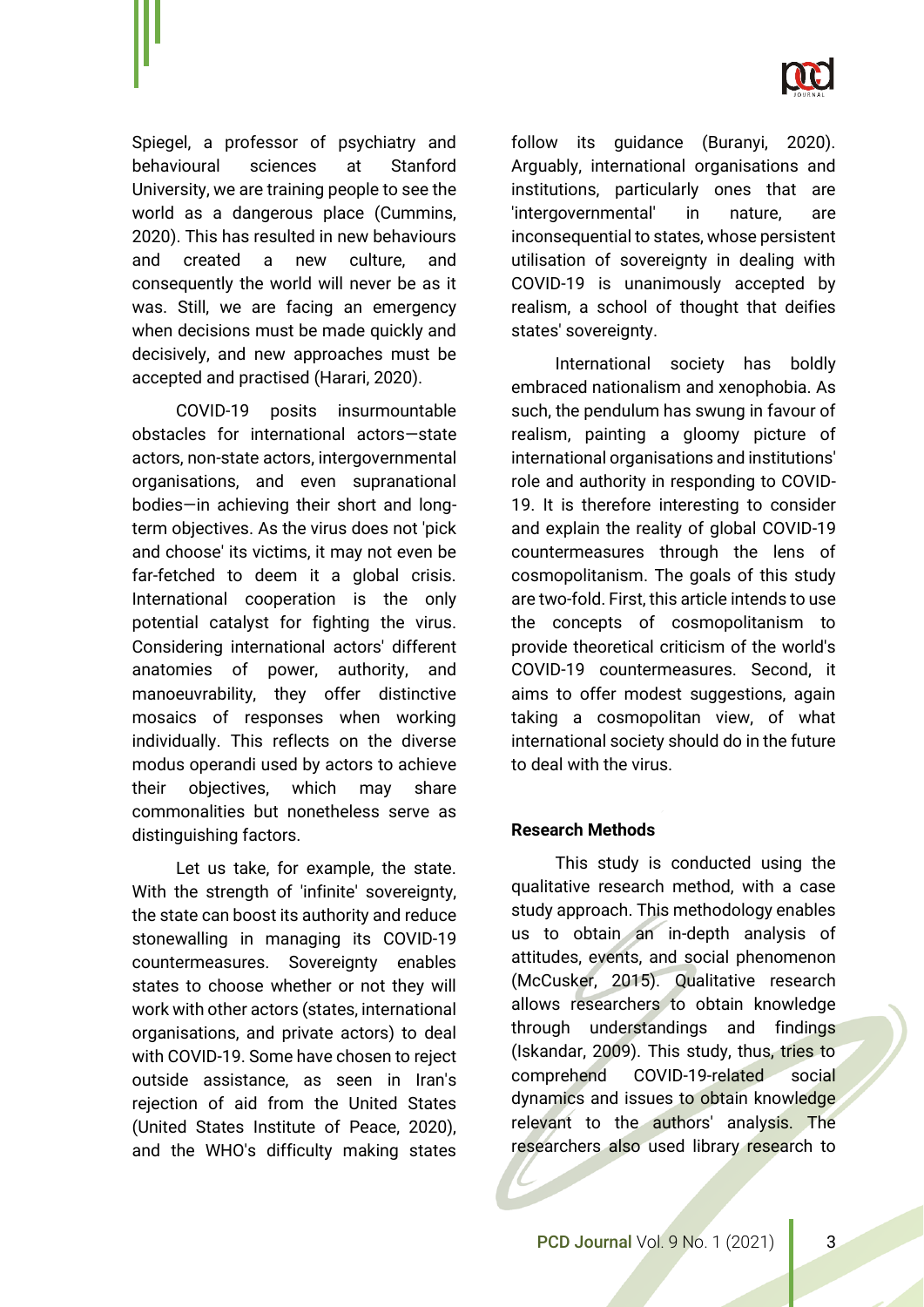

collect valid data related to COVID-19 and cosmopolitanism from secondary resources, such as books, journals, websites, government reports, and newspapers (Raco, 2018).

#### **Theoretical Framework: Cosmopolitanism**

Cosmopolitanism traces its roots to three events. The fall of the Soviet Union has been seen as the first milestone in the history of cosmopolitanism, and indeed the theory has been seen as the key to realising human rights, upholding democracy, and even strengthening the United Nations. Second, cosmopolitanism has also been driven by the need to encourage international collaboration for addressing environmental issues. Third is globalisation, a significant milestone that always emphasises cosmopolitanism values (Calhoun, 2017). As the world has become intentionally integrated, new challenges have emerged for everyone. These challenges must be accounted for in the cosmopolitan agenda.

Also contributing to the increased attention received by cosmopolitanism is an ongoing concern regarding ethnic warfare (Canovan, 2000). Universalising values, as emphasised by cosmopolitanism, was seen as the best way to deal with these demonised and pardonless conflicts (Catterall, 2011). As the reputation of cosmopolitanism increased, scholarly debate on cosmopolitan issues mushroomed. A surge of writings appeared, and cosmopolitanism has become a subject of much research, debate, and controversy in the social sciences (Inglis, 2012).

Immanuel Kant proposes 'Three Definitive Articles' (Scheid, 2011) that, in short, explain the ideal form of state, the need to form a federation, and cosmopolitan rights. He argues that the republic is the ideal form of state, and that world peace can be realised by developing a worldwide federation wherein people are granted legal protections under international law. As he believes that states are naturally anarchic, he holds that the creation of an international federation is necessary to maintain mutual security (Rauscher, 2017)

Supporting the concepts of cosmopolitanism, in his third definitive article "Perpetual Peace" Kant offers the idea of cosmopolitan rights He proposes a 'universal civic society', in which individuals are treated as subjects and enjoy fundamental human rights. He believes that cosmopolitan rights can ensure that people communicate with each other and work toward realising a world federation. Kant holds that all foreigners have the right to hospitality, and that all individuals may travel freely around the world without facing hostility (Alvian, 2015). He justifies this with the 'right of surface', which holds that humanity enjoyed common ownership long before the land was bound by nationstates. Hence, according to Kant's view of cosmopolitan rights, foreigners who travel through other countries must not be subjected to arbitrary treatment, so long as they come peacefully; in other words, foreigners are strictly forbidden from exploiting native inhabitants. Kant's right to hospitality highlights his view that individuals enjoy political emancipation and equal freedom in the communication process.

In a political context, the concept of cosmopolitanism was recently explored by the scholar Nigel Dower (2007), who argues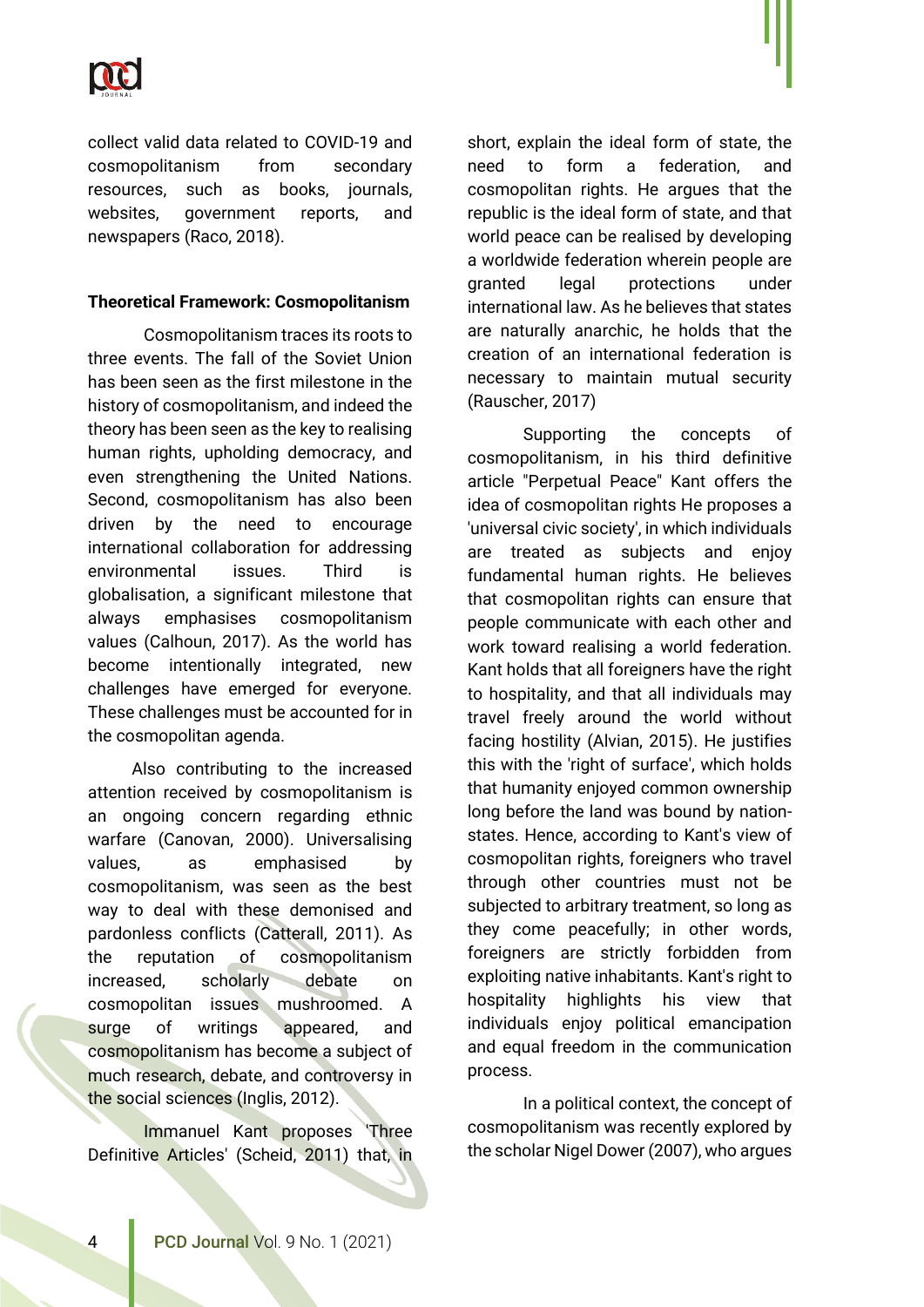

that we can see human beings as members of a global legal community. Core to this is the belief that human beings exist in a single 'moral community', seen as having (interpreted) interdependence, shared traditions and norms, and some sort of commitment to the whole. Dower's idea of political cosmopolitanism is oriented towards the thought of what makes someone a global citizen afterwards. It firmly asserts that, in principle, we all have a responsibility towards human beings around the world. Likewise, everyone can commit in various ways to make a difference by becoming involved in acts of global responsibility. Such acts are clearly needed to deal with global issues such as world poverty, environmental damage, war, disease, etc.

The transformation of institutions and practices from state-oriented to globaloriented is necessary for cosmopolitanism to materialise its 'imagined' community. Cosmopolitanism is not merely a freefloating cultural taste, a personal attitude, or a political choice; it is a matter of institutions (Saito, 2011). In this regard, cosmopolitanism favours the institutionalisation of world society through the establishment of inter-governmental and/or international non-governmental organisations. Such organisations would act as bridges for the diffusion of ideas, values, and norms that define people as global citizens. Moreover, such international bodies should later be modified to become more democratic, thereby enabling them to fully support world citizens becoming engaged in foreign policy decisions without including nation-states. Such institutions must advance the realisation of global goals, rather than serve as arenas for

accommodating states' interests. Regarding the issue of intervention, institutions should not be rooted in nationstates, but rather premised on the world citizen. This will not only promote global citizenship, but also underpin the idea that the world is a community of humans rather than an aggregation of nation-states.

In a nutshell, cosmopolitanism is rooted in several ways of thinking. First, it argues that too much respect for ethnic and cultural differences undermines attempts to enforce global citizenship and realise universal human rights. Therefore, it tries to abolish such emphasis on nationstates and their differences, both discreet and blatant. Second, cosmopolitanism is often oriented towards establishing transnational work relations; national boundaries, thus, only pose barriers to their success. Third, as implied by its very name—'cosmos' meaning 'whole' cosmopolitanism stresses true 'universality', and as such cosmopolites are understood as 'citizens of the world'. Fourth, cosmopolitanism no longer adheres to the concept of 'nation'. For explanation, we may turn to a parable offered by Stefano Recchia and Nadia Urbinati. Once upon a time, a cosmopolite said, "*We are more advanced than you*." They continued, "*We no longer believe in the nation, we believe in humanity, we are Cosmopolitans"* (Recchia & Urbinati, 2009). Fifth, cosmopolites aspire for the subordination of self-regard and selfinterest, when required for the betterment of the broader global community (Moore, 2013). Though cosmopolitanism is often perceived by states more as a threat than a boon, since it opposes national identity (Bowden, 2003), its way of thinking must be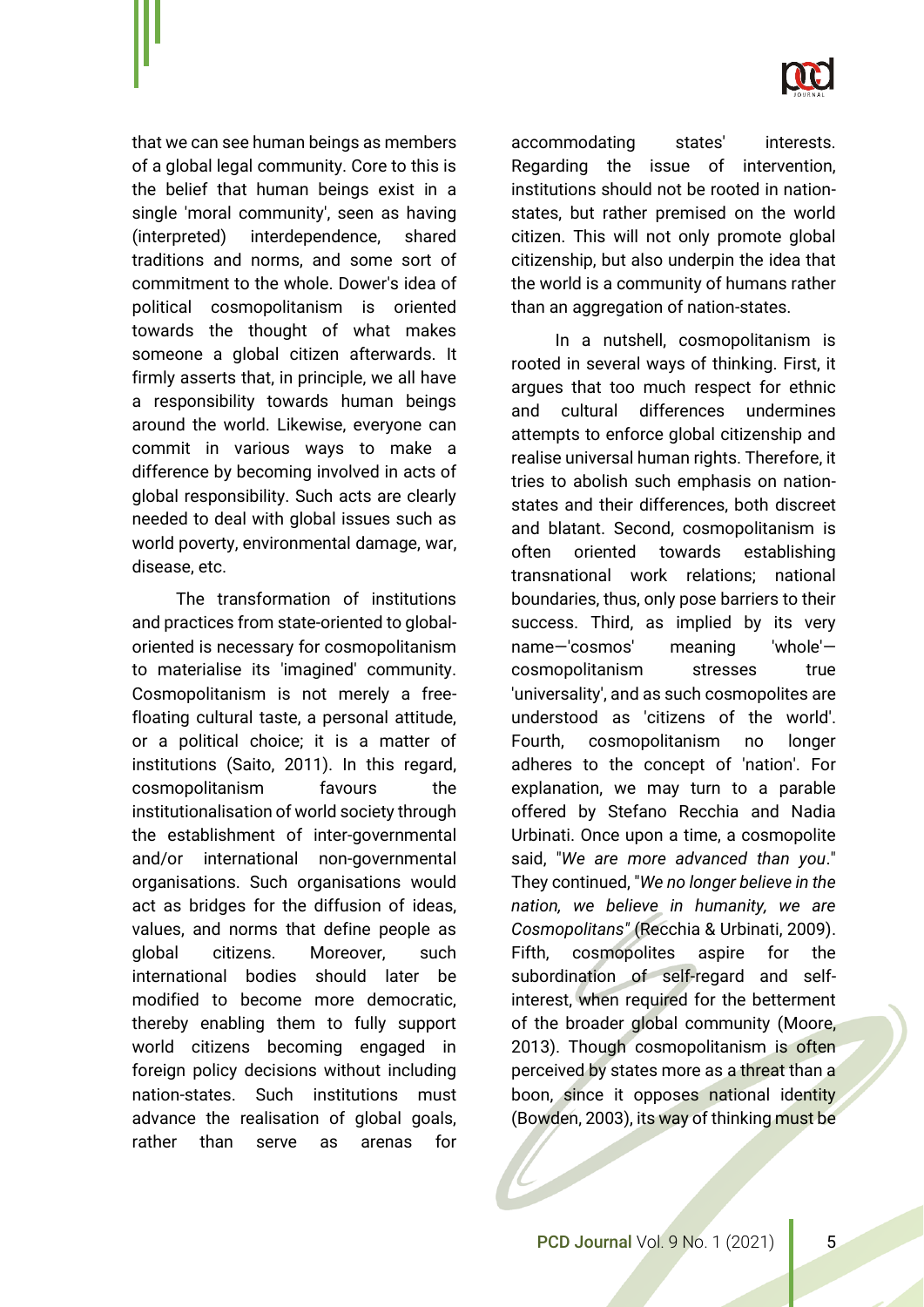

given careful consideration by the international society.

Nevertheless, the return of infectious disease has proven a tragedy for the international community. Obstacles to mitigation efforts lie not only in the limited resources of human, state, and international actors, but also in reduced cooperation between them. In this situation, excessive reverence for sovereignty and nationalism, as well as the emergence of xenophobia, have further impaired such cooperation. Having plunged into the depths of cosmopolitanism's ocean of thought, this paper will now identify how cosmopolitanism excoriates countermeasures to COVID-19, as well as the action plans that it advocates for better dealing with the pandemic.

#### **Literature Review**

COVID-19 led to cosmopolitanism becoming increasingly notorious within the discourses of international relations. Even before this study's publication, numerous works related to COVID-19 and cosmopolitanism have been published and offered diverse ideas. Igor Calzada believes that the pandemic has brought cosmopolitan globalisation, wherein people have the freedom to move, work, and travel without limits, to the verge of collapse. People now are 'pandemic citizens', an eye-catching term Calzada coins to refer to those who are "*increasingly stuck inside closed nation-states surrounded by contradictory new walls and old borders*". Realising that governments and other organisations could easily abuse citizens' data for unfair or unethical purposes, Calzada's proposes that states

and other organisations should be committed to using existing data in a good manner. They must not use the pandemic to justify the weakening of the values of democracy and the abrogation of citizens' rights, regardless of where they are located on the planet (Calzada, 2020).

COVID-19's harmful effect on humanity cannot be separated from globalisation, one of cosmopolitanism's core elements. Tabak (2020) mentions that globalisation is strongly correlated with COVID-19, and underscores that COVID-19 has proven a common threat to all recognizing neither nationality nor race. Therefore, the validity of national solutions as COVID-19 countermeasures is questionable. Tabak proposes two crucial points that support globalisation as a political discourse in the post-pandemic era: first, states' consciousness of the importance of embracing cooperation to deal with a crisis, and second, the enhanced interconnectedness of humanity.

Hwang Jin-tae (2020) analyses the atmospheres of social stigma in three different Korean cities (Seoul, Daegu, and Gwangju). He concludes that global society must welcome the experiment of cosmopolitanism, which can challenge stigma and providing an essential catalyst for socialising unsocial sociability to fight the virus. Terri-Anne Teo (2020) discusses how economic nationalism gave birth to protectionist government policies, as well as xenophobia and racism. She posits that the ethos of moral cosmopolitanism can have a positive impact on the community. Nevertheless, she emphasises that cosmopolitanism should not be considered a substitute for nationalism, as nationalism has exclusionary properties that are essentially detrimental to social cohesion.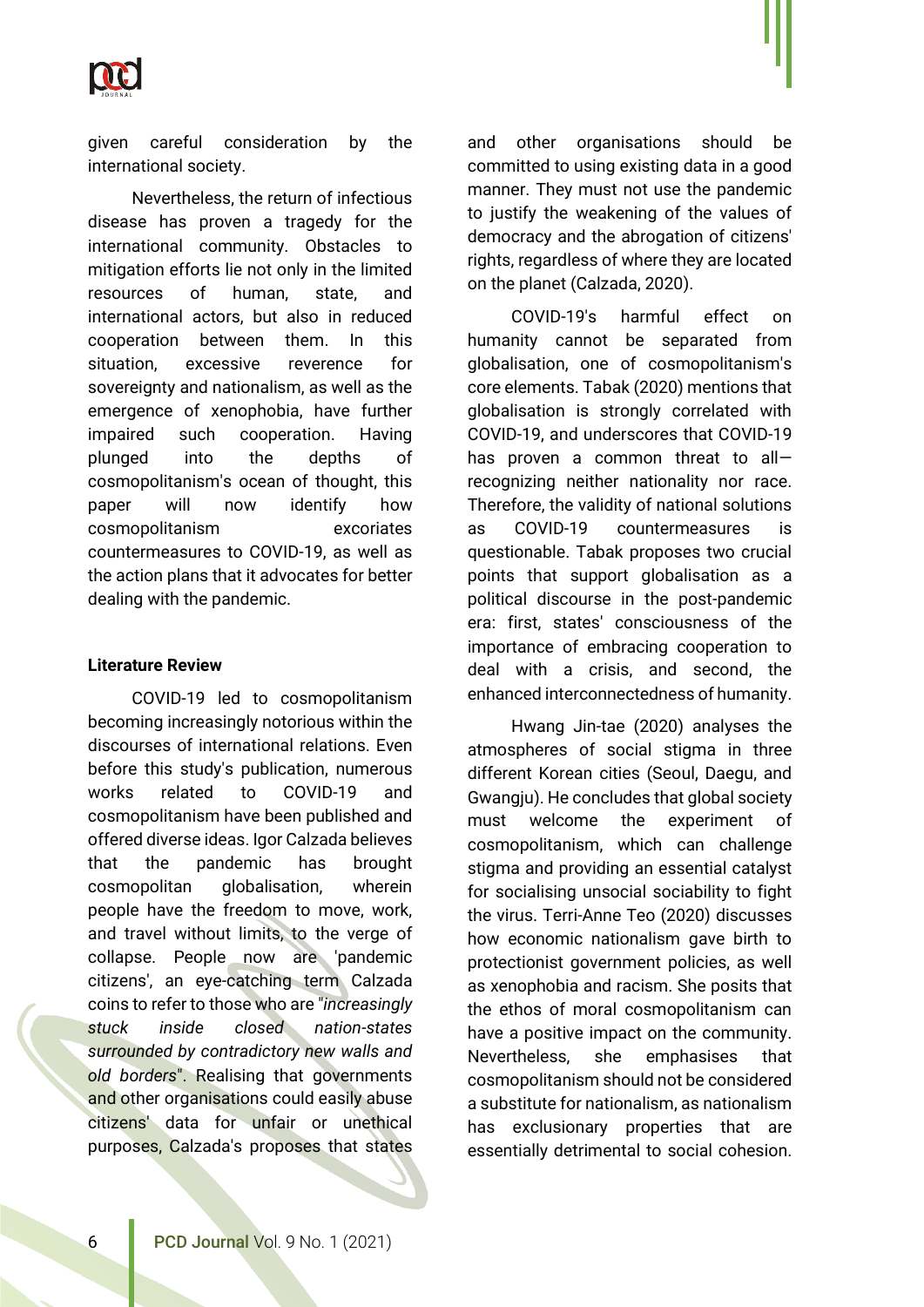

Teo believes that "*moral cosmopolitanism and nationalism are not fundamentally opposed, but are effectively two sides of a coin*" (Teo, 2020).

Compared to this criticism, cosmopolitan proposals have been downplayed. In this light, this paper intends to provide a slightly different approach. Unlike Teo and most other scholars' criticism of 'economic nationalism', this study focuses on the rapid growth of 'health nationalism' and tracks the presence of xenophobia in the everyday life of international society. This study also employs a cosmopolitan perspective to make two major proposals. First, this study holds that cosmopolitanism recommends that international actors endorse multilateralism and emphasise its effectiveness. Second, cosmopolitanism suggests that the international community favour solidarity-based countermeasures over exclusionary health aid.

#### **Discussion**

## **Health Nationalism; How It Makes World's COVID-19 Countermeasures 'Go Down in Flames' in the Lens of Cosmopolitanism**

Florian Bieber (2018) has a metaphor "*Like air, nationalism is both ubiquitous and elusive*". Nationalism permeates the global system, as well as the behaviour of states and international society. Over the past few years, a rising tide of nationalism has been seen in every corner of the world. It has deepened and broadened, from the election of Donald Trump (who adhered to the principle of nationalism on a daily basis) in the United States (Rachman, 2018; Crowley & Sanger, 2019; Schertzer & Woods, 2020), the United Kingdom's decision to bring

down its flag in European Union's headquarters in Brussels (Serhan, 2019), the nationalist policies of the Japanese Prime Minister Shinzō Abe (Surak, 2019, Leheny, 2019), the bold sense of ethnocentrism of India's Narendra Modi (Naqvi, 2020), the rise of Turkish president Recep Tayyip Erdoğan's nationalism (Kasaba, 2018), the success of far-right parties in the Italian, German and Austrian elections in 2017 and 2018 (Bieber, 2018), the escalation of disputes between the claimants of the South China Sea (China, the Philippines, Vietnam, etc.) (Alfieri & Vukovic, 2018), as well as in South Africa's efforts to impede multilateral bodies such as the International Court of Justice (BBC News, 2017).

"*The pandemic will strengthen the state and reinforce nationalism. Governments of all types will adopt emergency measures to manage the crisis, and many will be loath to relinquish these new powers when the crisis is over*". – Stephen M. Walt (2020)

Walt's argument is probably justifiable. Despite sharing the common problem of COVID-19, states still show no sign of reducing their nationalism, and its spectre continues to underpin their interaction. Other facts further bolster this argument. Take, for example, the 'economic nationalism' that has been broadly discussed in international relations as trade wars have become more common. In the context of the COVID-19 pandemic, the debate now focuses on 'health nationalism'. Governments around the world have struggled to protect their own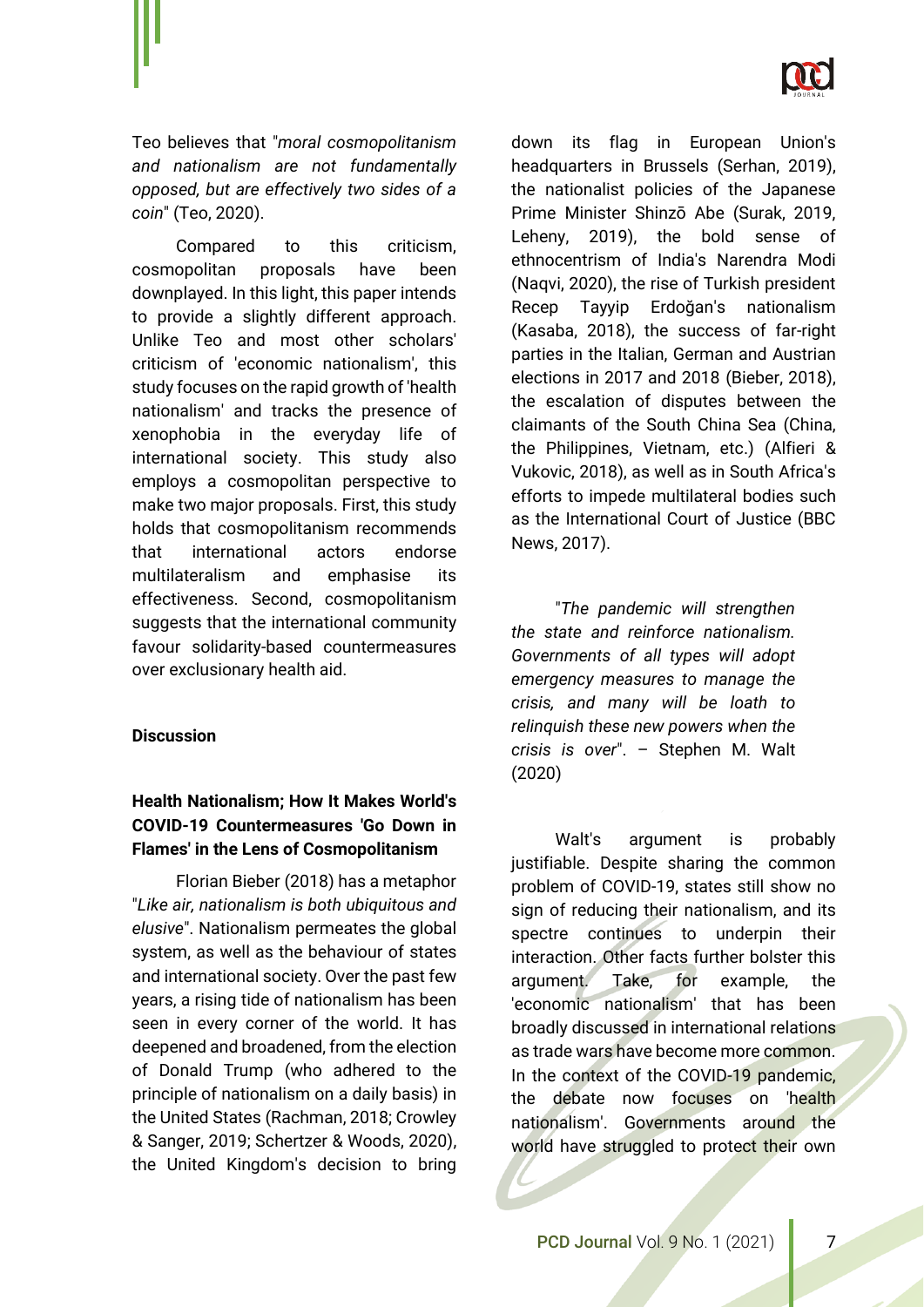

health supplies as the novel coronavirus has driven panic buying, hoarding, and even theft (The Local, 2020). As the consequence, to ensure that their health workers and populaces have sufficient supplies to deal with the coronavirus outbreak, several countries have reduced or even stopped the export of medical supplies that are essential for their neighbours' frontline actions and preventive efforts.

Let us consider how such 'health nationalism' has manifested in reality. In early March 2020, a truck full of medical supplies was stopped at the German– Swiss border, after German chancellor Angela Merkel banned the export of protective medical equipment. This truck, carrying 240,000 face masks, was planned to help replenish Switzerland's rapidly diminishing stock (Dahinten & Wabl, 2020). Similar export bans were also issued by the Czech Republic, France, and other European countries (Wynne, 2020) When Italy, the European epicentre of the COVID-19 pandemic, requested urgent medical supplies under a special European crisis mechanism, not a single EU member state responded; indeed, they became even more eager to ban the export of medical equipment, as they feared having the same shortage. This implied that Italy had been abandoned by its European friends (Hall, Johnson, & Arnold, 2020). Over time, however, the European Union tried to encourage its member states to be more receptive to medical tools exports (Guarascio & Blenkinsop, 2020). Ultimately, both France and Germany lifted their export bans (Web24 News, 2020).

Such a gloomy situation also occurred in North America, when the United States refused to send medical equipment to Canada and Latin America. 3M, a multinational conglomerate headquartered in the United States, was instructed by the Trump administration to stop exporting N95 face masks to the Canadian and Latin American markets. This move, critics argued, would result in a crisis of respiratory supplies in Canada and Latin America, where 3M is the paramount supplier of respirators for healthcare workers (Turnbull, 2020). As in Germany and France, the United States justified its decision by citing its desire to secure domestic demands (Forrest, 2020).

It is common for countries to prioritise themselves in world politics. However, when crises affect all, such political intentions have wrought nothing but darkness. Countries' decision to prioritise themselves is misplaced. As argued by cosmopolitanism, human beings are all subjects who possess equal human rights and equal standing as members of the global legal community. Therefore, nation-states must respect human rights (in this case, health rights), and the COVID-19 pandemic must be understood as a global responsibility. In this regard, countries' reluctance to help their neighbours is not only problematic for cosmopolitanism; it is a stumbling block for global society's collective efforts to counter the spread of COVID-19. If the ideals of cosmopolitism are upheld, countries will not need to fear losing their health supplies, as all countries can protect and assist each other. For example, if Country A is having a crisis of health supplies, Country B can send aid. So long as Country B is not in the same situation as Country A, there is nothing wrong with providing assistance. Likewise, when *C*ountry B is experiencing distress, Country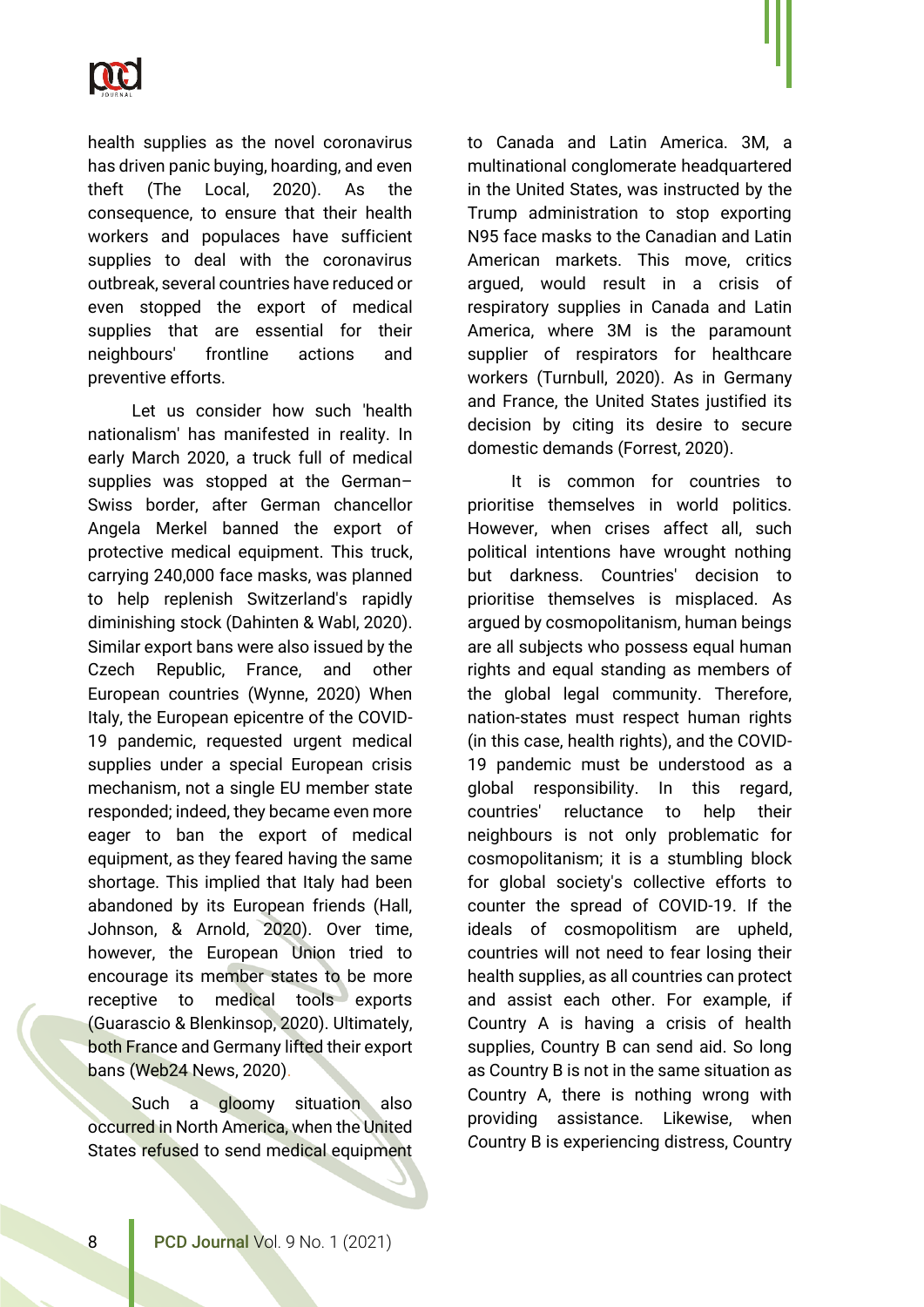

A can provide support and pay a debt of gratitude.

During pandemics, refugees and migrants are the most vulnerable elements of society. Nationalism gives them little room to receive proper treatment or be involved in COVID-19 countermeasures. In most countries, they are over-categorised as homeless populations and face uncertainty in their legal status. In this vein, refugees and migrants often face obstacles when accessing sanitation facilities, healthcare services, and medicines (World Health Organisation, 2020). To alleviate this situation, host countries should include refugees in their national COVID-19 countermeasure frameworks (Husein & Maulana, 2020). In the eyes of cosmopolitanism, ignoring refugees would be a major mistake, as they too have human rights that must be advocated without discrimination. The words of Jacquelyn Corley (2020) deserve to be mentioned in this regard,

"*The coronavirus respects no national borders, nor does it honor some ethnic heritages over others. Thus, segregation and nationalism will only weaken countries who have received refugees*". – Jacquelyn Corley

## **Xenophobia: Another Stonewall Against Cosmopolitanism**

Xenophobia has become an ugly child of COVID-19, even in China, where the first case was reported. As China says that most of its current cases are imported, antiforeigner stances have become commonplace. In Shanghai and Beijing, foreigners have been prohibited from entering some shops, gyms, and offices. When foreigners stroll outside, locals cover their noses or move away (Qin & Wang, 2020). In the United States and Europe, meanwhile, 'anti-Asian' sentiments have flourished—ironically, at times within the government. For instance, President Donald J. Trump's decision to identify COVID-19 as the 'Chinese virus' (Vang, 2020) provoked anti-Asian sentiments throughout the United States. As a result, numerous cases of physical and verbal violence against people of Chinese heritage have been commonplace. Hate speech has often targeted Asian-Americans as well as Asian-looking foreigners in the United States, reflecting broader stigmas and a belief that a specific country or ethnicity can be blamed for the pandemic. According to L1ght, a company focused on detecting and filtering toxic online content, Twitter has seen a 900% increase in hate speech regarding China and Chinese people (L1GHT, 2020).

In Europe, too, xenophobia has found fertile ground during the pandemic. Matteo Salvini, the League Party Leader of Italy, erroneously connected the COVID-19 to African asylum seekers (Tondo, 2020). In London and the Netherlands, many Asian students have been attacked by locals. This has occurred not only in the streets, where locals have been seen to yell at random Asians, but also in schools (Lau, 2020).

Anti-immigration policies were also evident in Hungary (Mutsvara, 2020). One government official, György Bakondi, linked the pandemic with illegal migration, and thus officially and indefinitely suspended the admission of illegal migrants into the transit zone. The government even prepared to strengthen its borders, not allowing any illegal migrants to enter (Gall,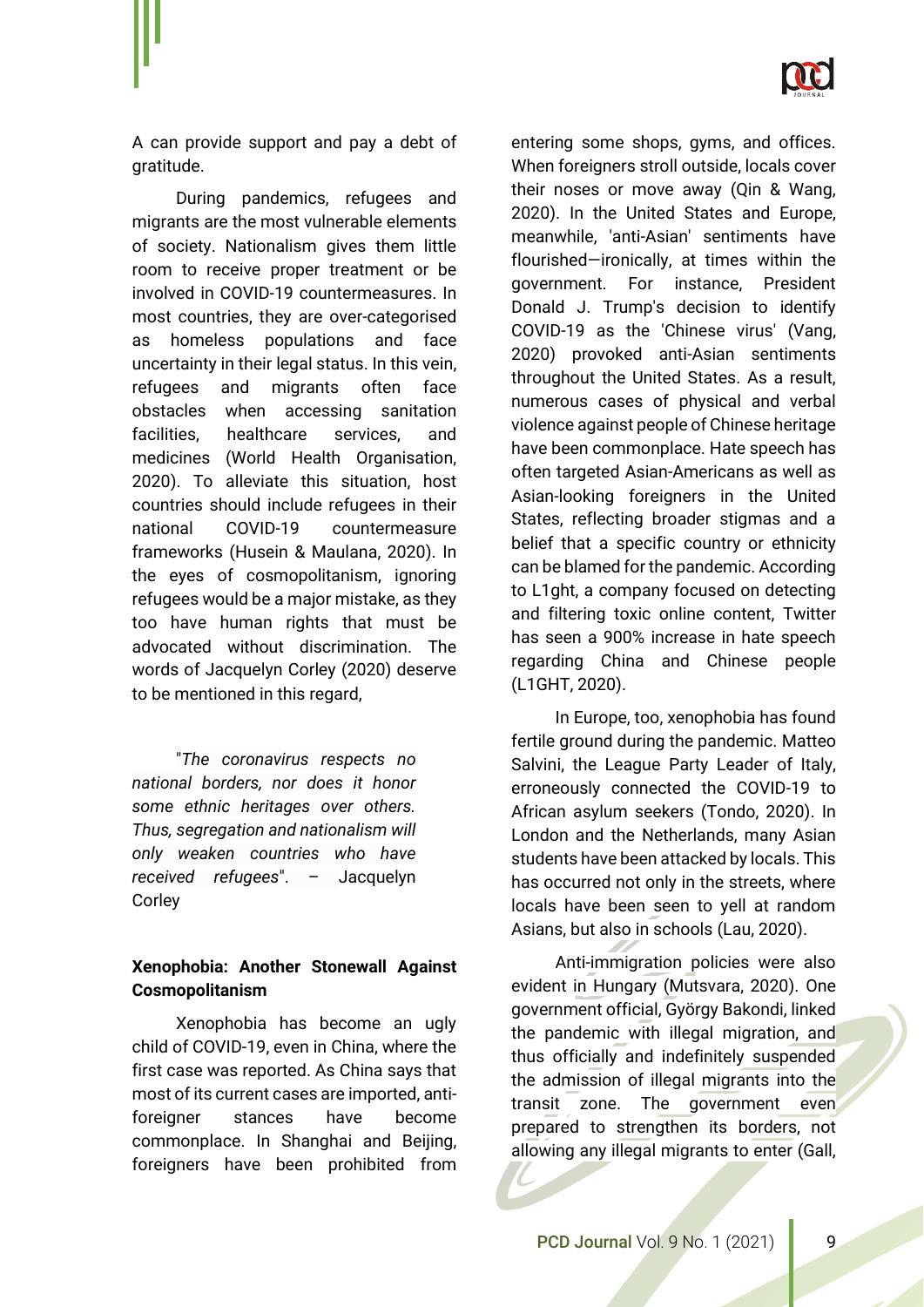

2020), and this showed us how countries have weaponised COVID-19 to spark the flame of xenophobia and to create fear of foreigners. The coronavirus has exacerbated tensions between locals and immigrants, who have been perceived as carriers of the virus.

Cosmopolitanism promotes an idea of 'global identity', wherein ethnic and cultural diversity are greatly respected, global citizenship is acknowledged, and human rights are protected. This calls for an ideal of unity and equality afterwards. We have seen that COVID-19 is not only a health issue, but also a social one, having been used to justify xenophobia. The world seems to have preferred exploiting fear rather than embracing a global identity. In the short term, xenophobia does not only cause mental and physical harm to certain groups, but also makes them fear seeking help (Ramirez, 2020). In the United States, for instance, enforcement actions—i.e., detention and raids by Immigration and Customs Enforcement (ICE)—have resulted in immigrants being unwilling to seek help if they are showing symptoms (Ramirez, 2020). This leaves them vulnerable, as they choose to conceal their symptoms instead of seeking medical care, for fear that it will result in their deportation or prevent them from obtaining permanent residency in the future (McFarling, 2020).

Countering the pandemic requires global action, but if xenophobia still permeates international relations, such action cannot be effectively realised. Global action requires the solidarity of peoples around the world, without any ethnic or national barriers. States must commit themselves not to harming others, but rather helping them respect the essentials of human well-being.

Governments should work to provide proper health facilities to everyone, including foreigners, rather than encourage xenophobic rhetoric.

The transmission of the novel coronavirus will not easily stop if people are treated differently. We are witnessing how immigrants, foreigners, refugees, and certain ethnic groups are at higher risk for not receiving medical care due to xenophobic hysteria. In responding to COVID-19, governments should not use xenophobic policies, but rather guarantee equal and non-discriminatory treatment for all human beings, irrespective of their nationality, citizenship status, or displacement (Zolberg Institute on Migration and Mobility, 2020). Medical aid is essential for everyone, and governments should ensure that they can provide prevention and treatment without discrimination. In the ongoing war with the pandemic, ignoring one aspect of human well-being will effectively block all efforts to stop the transmission.

As mentioned by Tendayi Achiume (2020), the UN Special Rapporteur on racism, on the International Day for the Elimination of Racial Discrimination: "*Crises like the coronavirus pandemic remind us that we are all connected and that our well-being is interdependent*". This statement reminds us that, as human beings, we have the responsibility to be involved in any disaster mitigation effort, as it has been shown that our essential value as human beings can be best realised through interdependence and shared norms, values, and commitment (Dower, 2007). If states continue to blame particular communities for the virus, any actions to combat this issue will be useless afterwards. Ethnicity and nationality must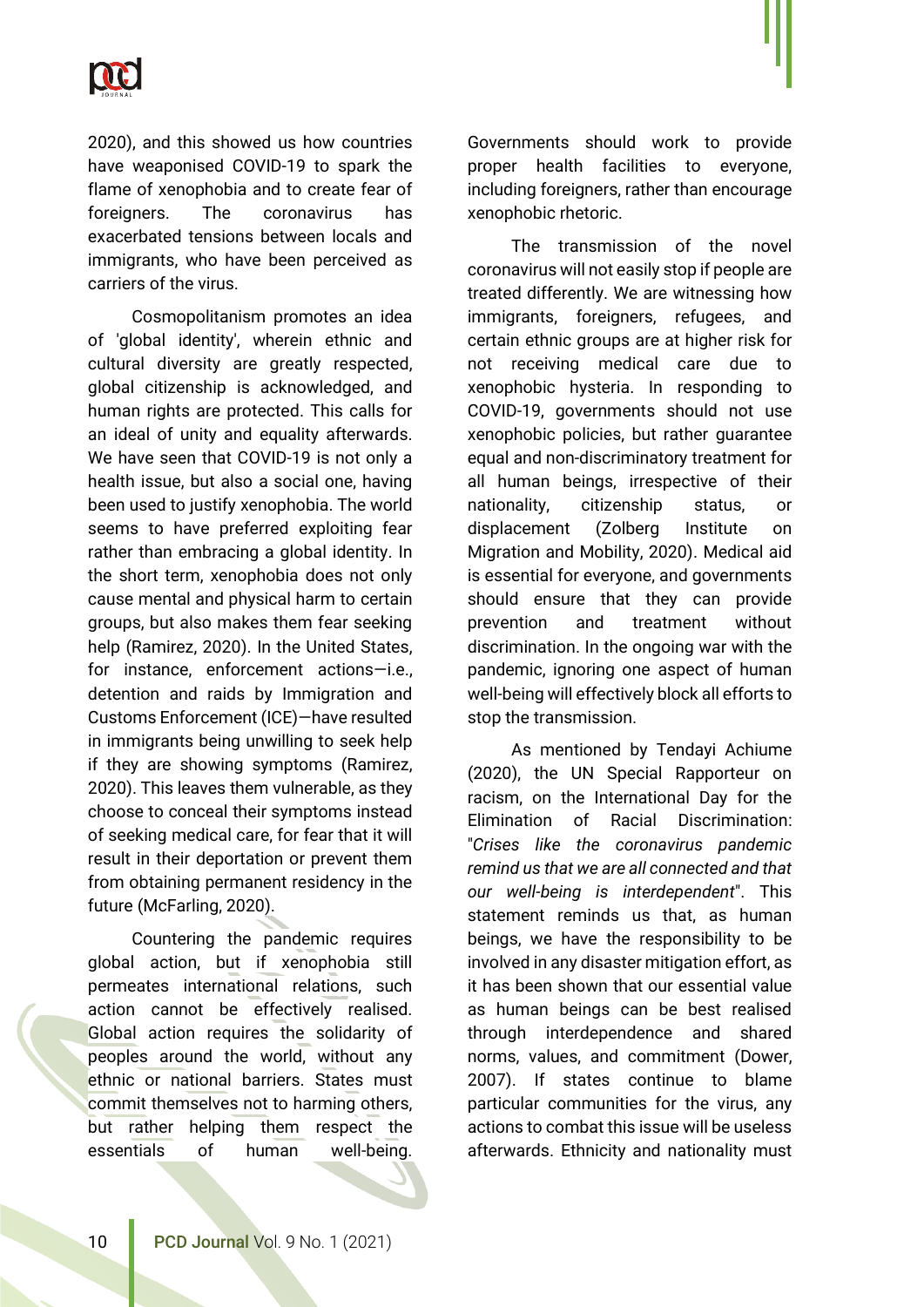

not be excuses for not dealing with COVID-19. Social inclusion, justice, and solidarity are needed to establish health protection, and thus focus on any of humans' multifaceted identities will pose barriers for the creation of a shared commitment to realising global aims.

# **First Proposal: Global Integration through Multilateralism**

COVID-19 is a global calamity, and as such global integration would be the best possible means of addressing it. Global integration will broaden and deepen international society's awareness that humans possess global citizenship, therefore producing a shared identity, commitment, and interest that would improve adherence to human rights. The disease is borderless, spreading widely without concern for national borders. No state can escape the novel coronavirus, and it may even return to countries that considered themselves free of it. States, be they large or small, developed or underdeveloped, rich or poor, share a common interest; to counter this pandemic as soon as possible. To effectively realise such integration, states require multilateralbased cooperation (Ng, 2020).

Multilateralism can be understood as occurring when three or more states that share similar concerns decide to coordinate, standardise, and formalise their actions (Keohane, 1990; Ruggie, 1992). It may be embodied in international treaties or agreements, realised through international organisations and institutions, and be achieved through international conferences and summit meetings. Considering that cosmopolitanism requires the

institutionalisation of ideas, such multilateralism may be understood as the means through which global integration, global citizenship, single identity, and parallel commitment can be materialised. By bringing several states to the table, multilateralism would enable them to establish, implement, and administer sets of rules that utilise cosmopolitan ideas to increase synergy in COVID-19 countermeasures. Even before the COVID-19 pandemic, multilateralism was facing a crisis as a result of rising cynicism, distrust, nationalism, populism, and authoritarianism (Ng, 2020; Linn, 2018). It has thus become a rare commodity in this day and age. Since multilateralism is paramount for generating global integration, and thus for improving global countermeasures to COVID-19, states must stop impeding its implementation and welcome its cultivation.

Supporting global integration through multilateral means is important. As already stated, COVID-19 calls for a global solution. When states prefer to work alone, their efforts to counter the pandemic can only produce a stalemate. Buckminster Fuller's analogy supports this notion,

"*We have today, in fact, 150 supreme admirals and only one ship – Spaceship Earth. We have the 150 admirals in their 150 staterooms, each trying to run their respective stateroom as if it were a separate ship. We have the starboard-side admirals' league trying to sink the port side admirals' league. If either is successful in careening the ship to drown the 'enemy' side, the whole ship will be lost*". – Buckminster Fuller (1990, in Pegram, 2020)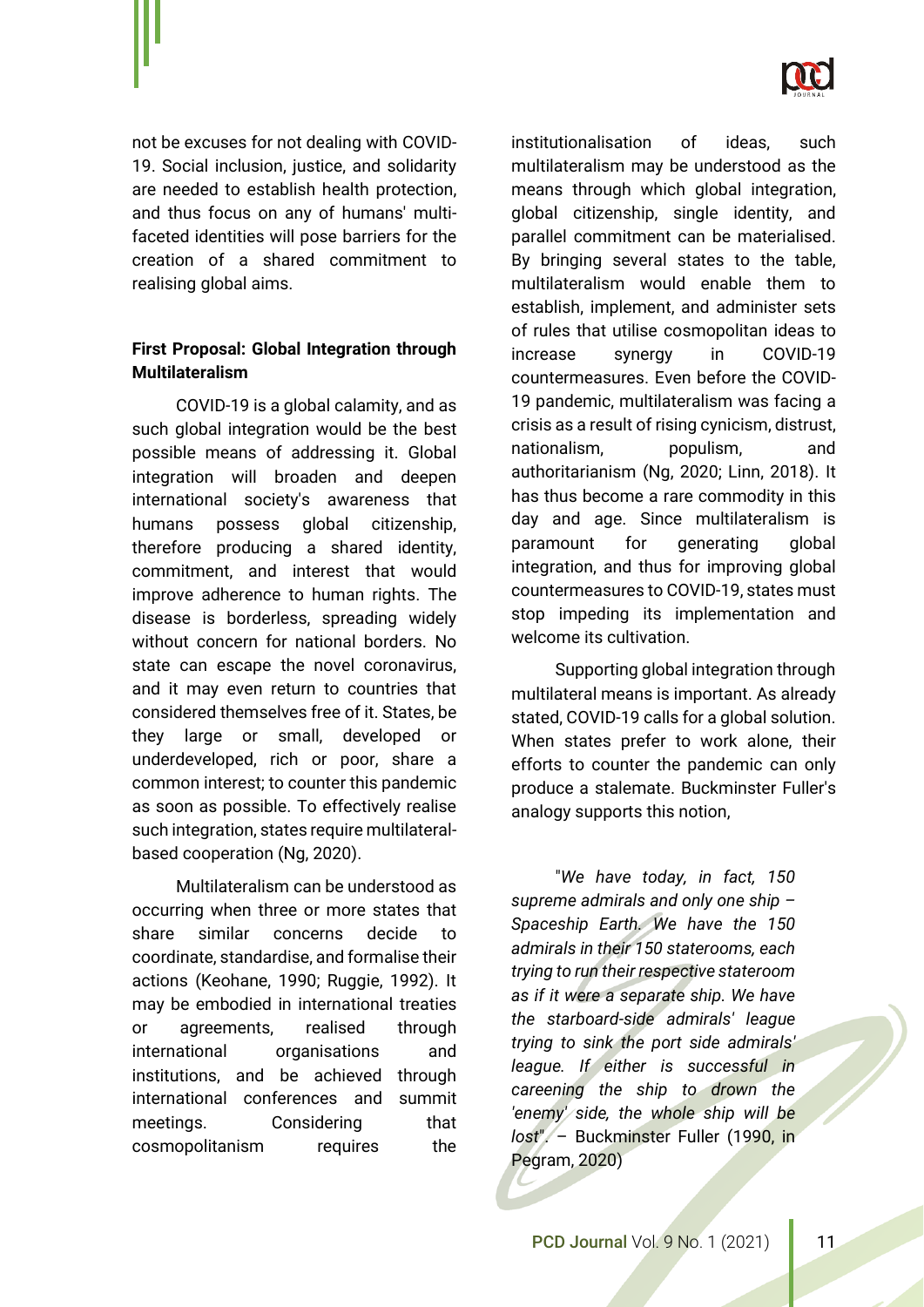

Rather than work alone or, worse, compete with each other in the name of national interests, we should bear in mind that we are global agents who are working in the name of all inhabitants on Spaceship Earth (Pegram, 2020). In dealing with COVID-19, global society faces two cumbersome issues: food shortages and vaccine distribution. Even before the pandemic, economic recession, extreme weather, and conflict led to 135 million people in 55 countries experiencing acute hunger (World Food Programme, 2020); figures were expected to potentially double by the end of 2020 (Anthem, 2020). Health, needless to say, is a priority. Nevertheless, we cannot ignore that the availability of sufficient healthy food must be a cornerstone of any pandemic response. As such, it is necessary to not only ensure the sustainability of the global food supply chain, but also to ensure that food remains accessible to all (Cantillo, 2020). To accomplish this goal, incisive and inclusive coordination—realized through multilateralism—must permeate international relations. States, being essential in ensuring food availability, should abolish the principal barriers (lack of trust, nationalism, populism, protectionism, isolationism, and authoritarianism) that limit their ability to join or create multilateral responses to COVID-19.

The world now depends on vaccines designed to treat the novel coronavirus. A high quantity of dosages will need to be mass-produced, and therefore collaboration between regulators, industry, and the scientific community will be of utmost importance (Edmond, 2020). Efforts must be made to avert

contamination, scale down transmission, and build herd immunity, as even an effective vaccine is useless if distributed ineffectively. Historically, some states have prioritised their citizens, creating a discrepancy in vaccine distribution both within and among countries (Bollyky, Gostin, Hamburg, 2020). Take, for example, how wealthy nations bought out entire vaccine supplies during the Influenza A (H1N1) pandemic of 2009 (Whalen, 2020, in Bollyky, Gostin, Hamburg, 2020). To prevent a recurrence, states should commit themselves to the equal distribution of vaccines through multilateral means; this could be by giving birth to new international norms, by conducting special multilateral meetings as a coordination step, or at least by obeying the instructions of existing multilateral organisations.

# **Second Proposal: Prevent Exclusionary Health Aid through Solidarity-based Countermeasures**

We are seeing that governments and stakeholders have only been able to consider COVID-19 narrowly, without considering vulnerable members of society such as migrants and refugees. Amidst rampant nationalism and the rise of xenophobic rhetoric, states cannot identify measures for countering COVID-19 without prejudice, and such nationalist approaches to health will be detrimental to certain communities. Furthermore, the idea of prioritising certain individuals runs contrary to the global responsibility to counter COVID-19, as it hinders the implementation of global unity. As they are not considered priorities, certain groups will be absent from health assistance projects. It is these groups—refugees and migrants, in many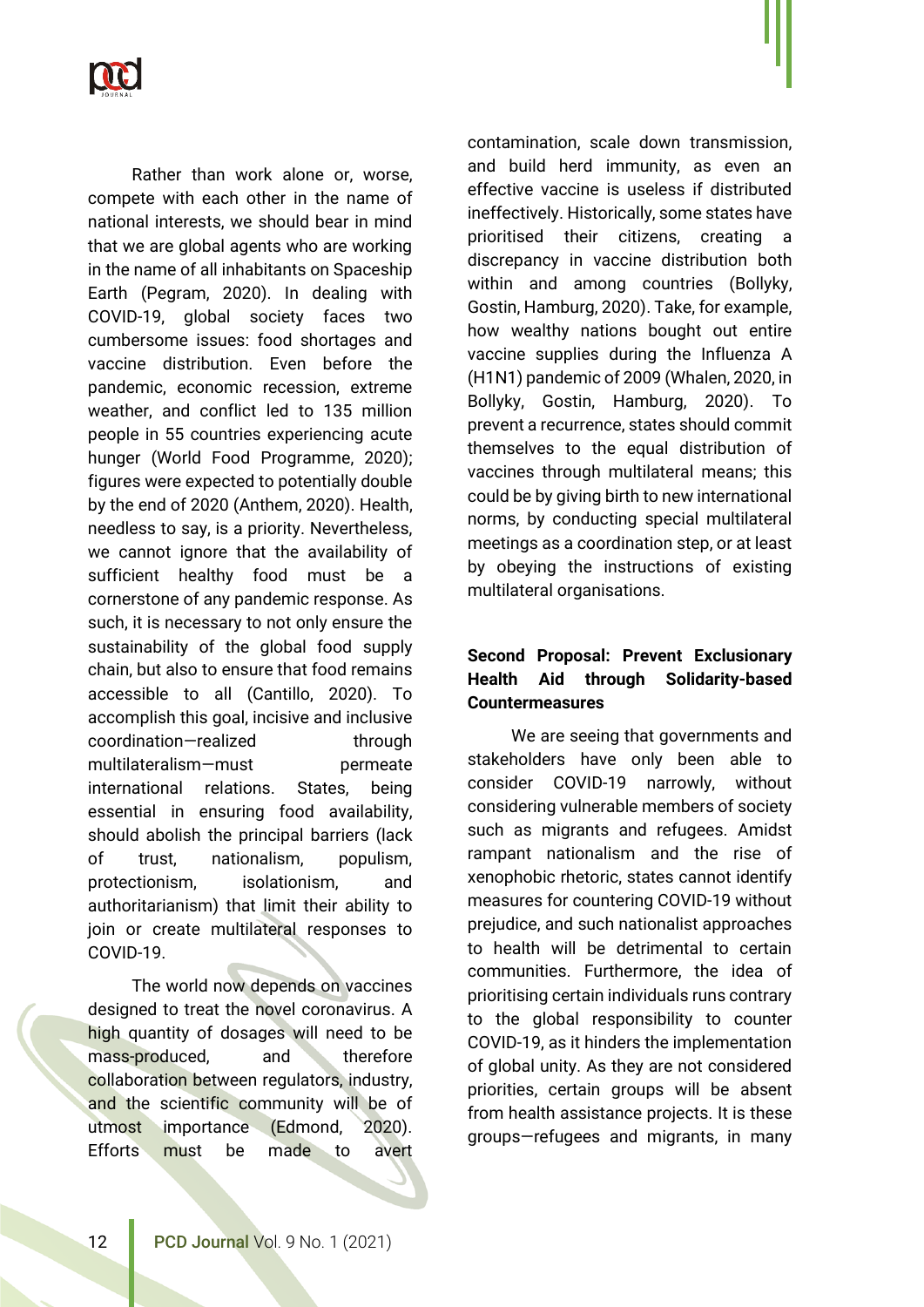

cases—who are at the highest risk during the ongoing pandemic.

*"If the current pandemic leads to a two or even three-tier mobility system, then we will have to try to solve the problem – the problem of the pandemic - but at the same time, we have created a new problem of deepening the inequalities."*. – António Vitorino

This statement (UN News, 2020) clearly denotes the current situation that we are facing today. Several stateimplemented policies have given rise to new problems that have yet to be considered. Mobility restrictions, including lockdown policies, may have never been effective countermeasures, and instead may have only harmed migrants. As seen in several states, lockdowns have affected migration processing and the provision of assistance to asylum seekers. On 17 March 2020, the United Nations High Commissioner for Refugees (UNHCR) and International Organisation for Migration (IOM) announced the suspension of resettlement departures for refugees due to mobility restrictions in over 180 countries. As a result, refugees were forced to live in extreme conditions in border camps, where a lack of medical care has left them vulnerable to being exposed to the virus. States, therefore, must ensure that aid reaches migrants and refugees by asserting a solidarity-based solution.

Solidarity is linked to 'universal, moral standards', which allow for the prioritisation of solidaristic action without excluding people based on ethnic and religious considerations (Kapeller &

Wolkenstein, 2013). Such a solution also supports the realisation of interconnection and interdependence, providing a common interest and aim that further buttressed unity (Parsanoglou, 2020). As noted by Kant, the concept of solidarity also encompasses a duty to stand in solidarity to prevent others from coming to harm (Straehle, 2020). Barriers impeding migrants and refugees will only exacerbate the impact of COVID-19, and thus states' responses to the pandemic must include national plans to address the problems. Measures should reach all migrants and refugees, regardless of their legal status, ethnic background, or nationality. All human beings merit equal access to information, health care services, and Personal Protection Equipment (PPE).

In implementing a solidarity-based solution, states should first abolish the policies that hamper migrants and refugees, including travel restrictions and related enforcement actions. Social distancing and self-isolation, for instance, cannot be readily realised amongst migrants due to their lack of access to housing, as well as their continued suspicion of authorities so long as the threat of enforcement actions remains (World Economic Forum, 2020). It is necessary to process migrants and refugees promptly, thereby ensuring certainty for all. States should guarantee that everyone, citizen, migrant, and refugee alike, receives non-discriminatory service. Movement restrictions and border closure measures must comply with international law and be proportionate and reasonable to the aim of protecting public health. At the same time, a solidarity-based countermeasure must ensure that migrants and refugees are treated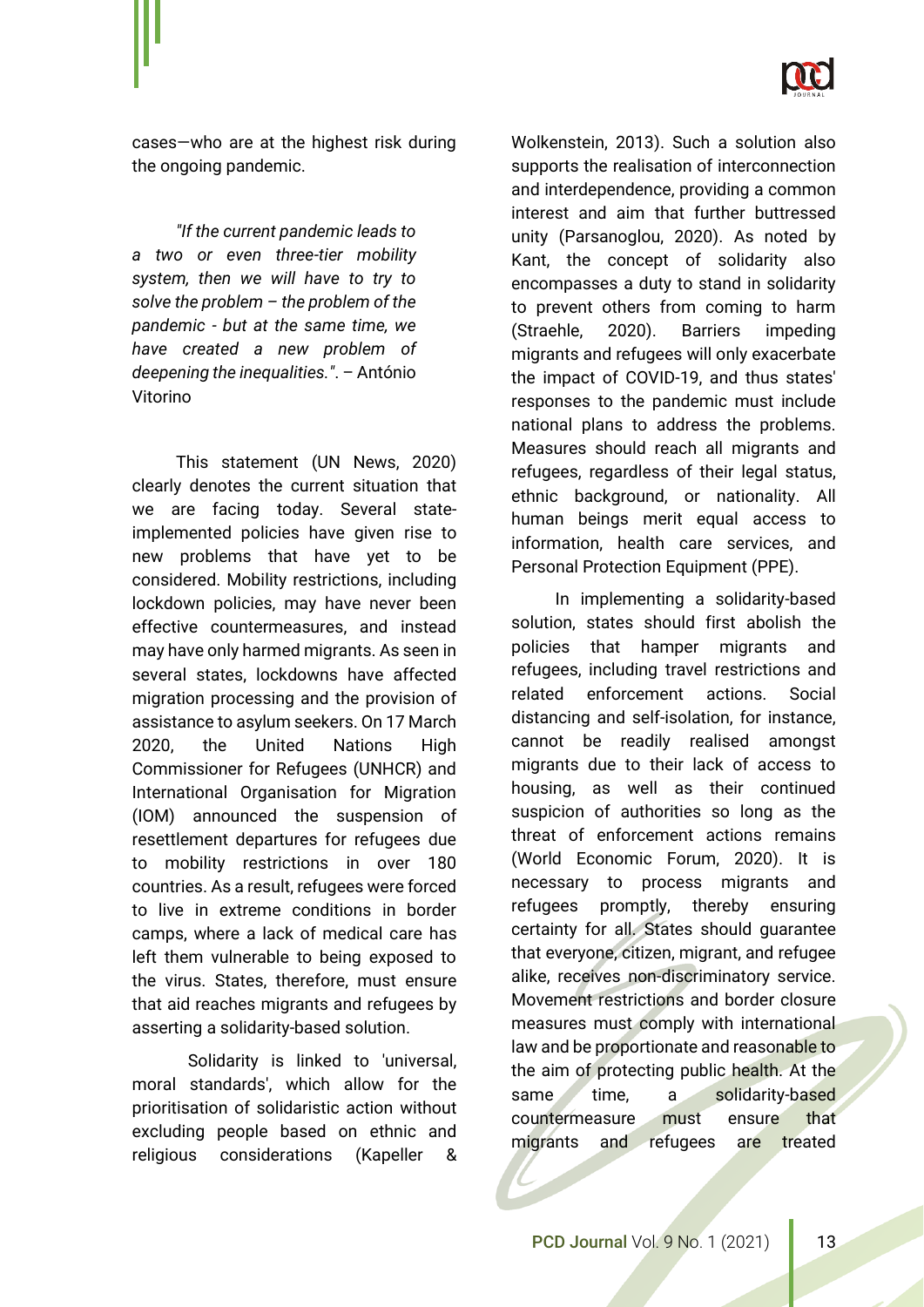

humanely and that their rights under international law are respected. Only then can it be ensured that no migrants are left behind.

We should unite to establish equal services that protect human lives. Nationality or citizenship should not determine who receives protection and who does not (Triandafyllidou, 2020). States should not prioritise 'insiders' while discarding 'outsiders', but instead promote solidarity and defend the most vulnerable. This crisis provides a potent reminder that we have a duty not only to local citizens, but to all of humanity.

#### **Conclusion**

International society should have faith in cosmopolitanism and its offerings, as its criticisms and proposals offer the most relevant weapons for mitigating the erroneous global actions that have been implemented to tackle the virus almost overnight. States' actions, often reflecting health nationalism and xenophobia, have posed significant—and perhaps insurmountable-obstacles to proper countermeasures. Nationalism and xenophobia are 'powder kegs' that threaten the world's efforts to realise global integration and integrative solutions. Cosmopolitanism would instead, as this paper shows, suggest that international society employ a multilateral approach as the most suitable means of harvesting the fruits of global integration. Moreover, cosmopolitanism emphasises that society's most vulnerable members, such as migrants and refugees, should receive careful attention. Exclusionary health aid must give way to solidarity-based countermeasures.

Kant offers the idea of cosmopolitan rights in his third definitive article, holding that they "should be limited to conditions of universal hospitality". We admit that the current world order is lacking, or even bereft of, such universal hospitality, being instead of an unsupportive environment replete with bold nationalism and other concepts that divide humans into various factions. This does not mean that cosmopolitanism cannot fit into this era of anarchic world order. Indeed, our proposals to enhance global integration by using multilateral means and avoiding exclusionary health assistance. Solidaritybased countermeasures could create conditions of universal hospitality, and as such these two efforts may help realize cosmopolitan rights.

It is true and inevitable that cosmopolitanism is the reason for the COVID-19 pandemic's explosive growth. The idea of free international travel, as proposed by cosmopolitanism, has contributed significantly to the current crisis. However, cosmopolitanism also proposes a solution, a series of countermeasures that may contribute to disaster mitigation efforts. Cosmopolitanism, it can be seen, can be crucially involved in pandemic countermeasures.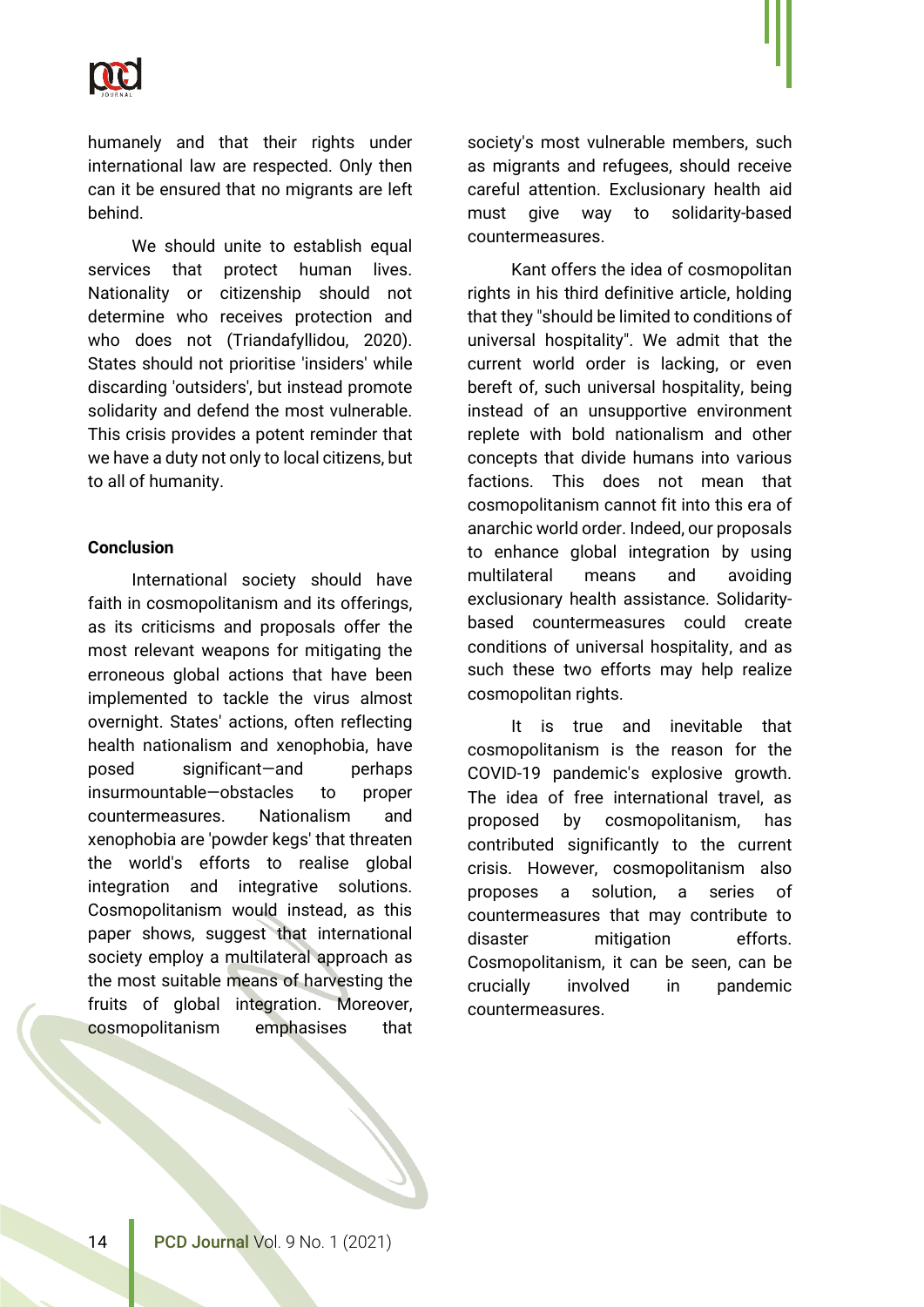

## **References**

- Achiume, T. (2020, March 21). *States should take action against COVID-19-related expressions of xenophobia, says UN expert*. United Nations Human Rights Office of the High Commissioner. Retrieved 20 May 2020 from https://www.ohchr.org/EN/NewsEvents/Pages/DisplayNews.aspx?NewsID=25739&La ngID=E.
- Alfieri, R., & Vukovic, S. (2018). Bumping, precedents, and de‐escalation in South China Sea: options for the United States and China. *Asia & the Pacific Policy Studies*, *5*(3): 665–671. https://sci-hub.tw/10.1002/app5.248
- Alvian, A. R. (2015). Perbandingan gagasan Immanuel Kant dan Jacques Derrida atas konsep hak kosmopolitan atas keramahan (cosmopolitan right of hospitality). *Cogito*, *2*(1). [https://www.academia.edu/32431122/Perbandingan\\_Gagasan\\_Immanuel\\_Kant\\_dan\\_J](https://www.academia.edu/32431122/Perbandingan_Gagasan_Immanuel_Kant_dan_Jacques_Derrida_atas_Konsep_Hak_Kosmopolitan_atas_Keramahan_Cosmopolitan_Right_of_Hospitality_) [acques\\_Derrida\\_atas\\_Konsep\\_Hak\\_Kosmopolitan\\_atas\\_Keramahan\\_Cosmopolitan\\_Rig](https://www.academia.edu/32431122/Perbandingan_Gagasan_Immanuel_Kant_dan_Jacques_Derrida_atas_Konsep_Hak_Kosmopolitan_atas_Keramahan_Cosmopolitan_Right_of_Hospitality_) [ht\\_of\\_Hospitality.](https://www.academia.edu/32431122/Perbandingan_Gagasan_Immanuel_Kant_dan_Jacques_Derrida_atas_Konsep_Hak_Kosmopolitan_atas_Keramahan_Cosmopolitan_Right_of_Hospitality_)
- Anthem, P. (2020, 16 April). Risk of hunger pandemic as COVID-19 sets to almost double acute hunger by end of 2020. *World Food Programme*. Retrieved 25 May 2020 from [https://insight.wfp.org/covid-19-will-almost-double-people-in-acute-hunger-by-end-of-](https://insight.wfp.org/covid-19-will-almost-double-people-in-acute-hunger-by-end-of-2020-59df0c4a8072)[2020-59df0c4a8072.](https://insight.wfp.org/covid-19-will-almost-double-people-in-acute-hunger-by-end-of-2020-59df0c4a8072)
- Asian Development Bank. (2020). *The economic impact of the COVID-19 outbreak on developing Asia.* Department of Communications. Manila: Asian Development Bank. [https://www.adb.org/sites/default/files/publication/571536/adb-brief-128-economic](https://www.adb.org/sites/default/files/publication/571536/adb-brief-128-economic-impact-covid19-developing-asia.pdf)[impact-covid19-developing-asia.pdf.](https://www.adb.org/sites/default/files/publication/571536/adb-brief-128-economic-impact-covid19-developing-asia.pdf)
- BBC News. (2017, 1 February). *African Union backs mass withdrawal from ICC*. Retrieved 16 May 2020 from [https://www.bbc.com/news/world-africa-38826073.](https://www.bbc.com/news/world-africa-38826073)
- Bieber, F. (2018). Is nationalism on the rise? Assessing Global Trends. *Ethnopolitics*, *17*(5): 519–540. https://www.tandfonline.com/doi/pdf/10.1080/17449057.2018.1532633.
- Bollyky, J. T., Gostin, O. L., & Hamburg, A. M. (2020). The equitable distribution of COVID-19 therapeutics and vaccines. *JAMA.* Retrieved 25 May 2020 from [https://jamanetwork.com/journals/jama/fullarticle/2765944.](https://jamanetwork.com/journals/jama/fullarticle/2765944)
- Bowden, B. (2003). Nationalism and cosmopolitanism: irreconcilable differences or possible bedfellows?. *National Identities*, *5*(3): 235–249. https://booksc.xyz/dl/31583045/2358fc.
- Buranyi, S. (2020, 10 April). The WHO v coronavirus: why it can't handle the pandemic*. The Guardian*. Retrieved 3 May 2020 from [https://www.theguardian.com/news/2020/apr/10/world-health-organization-who-v](https://www.theguardian.com/news/2020/apr/10/world-health-organization-who-v-coronavirus-why-it-cant-handle-pandemic)[coronavirus-why-it-cant-handle-pandemic.](https://www.theguardian.com/news/2020/apr/10/world-health-organization-who-v-coronavirus-why-it-cant-handle-pandemic)
- Calhoun, C. (2017). A cosmopolitanism of connections. In K. Appiah (author), B. Robbins, & P. Horta (eds.), *Cosmopolitanisms* (pp. 189–200). New York: NYU Press. DOI: 10.2307/j.ctt1gk09g6.18.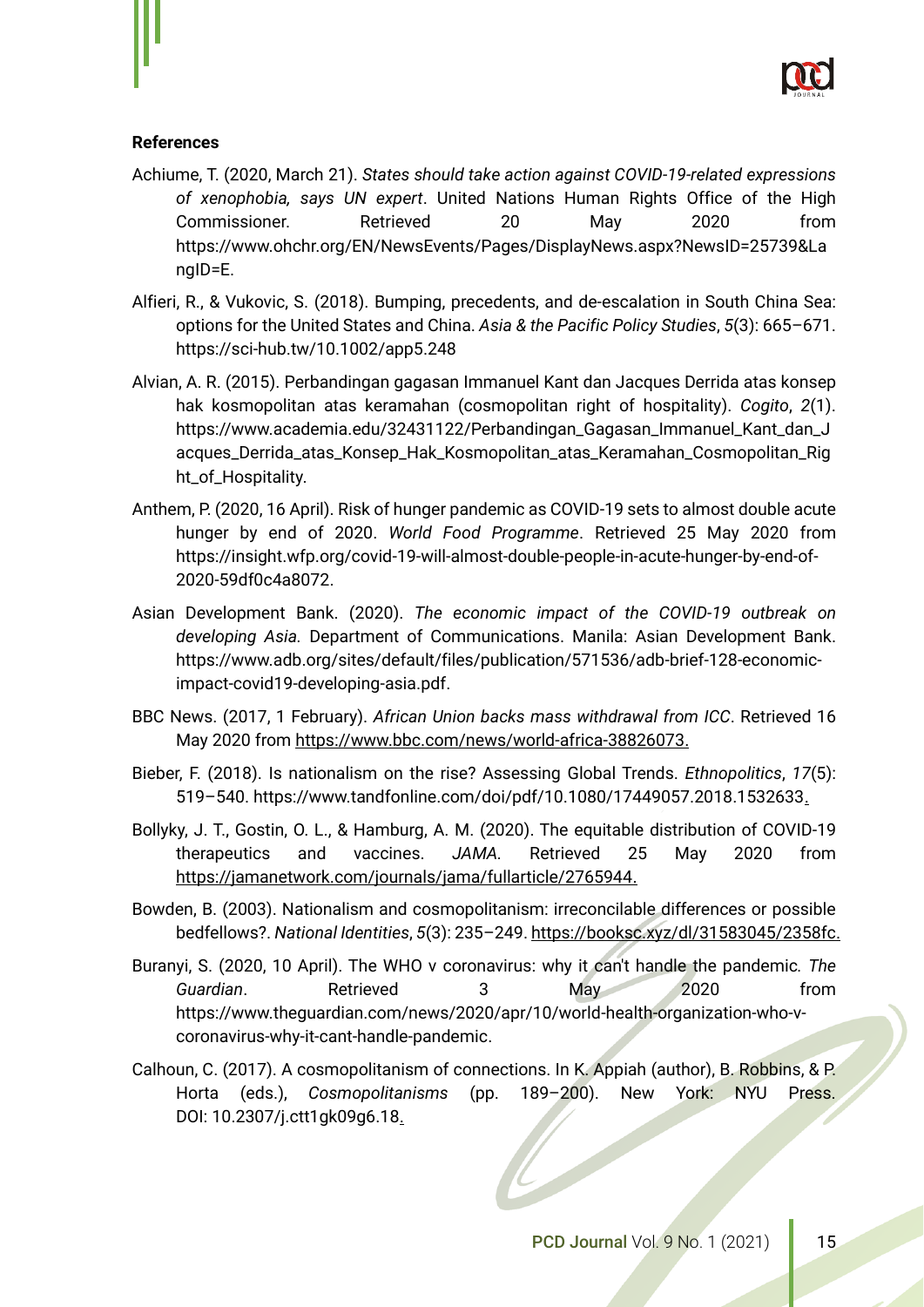

- Calzada, I. (2020, 19 March). Will Covid-19 be the end of the global citizen?. *Apolitical*. Retrieved 28 May 2020 from https://apolitical.co/en/solution\_article/will-covid-19-bethe-end-of-the-global-citizen.
- Canovan, M. (2000). Patriotism is not enough. *British Journal of Political Science*, *30*(3): 413– 432. https://booksc.xyz/dl/53564026/c21350
- Cantillo, S. V. M. (2020, 7 May). Asia-Pacific must take urgent action to tackle COVID-19's recession-induced hunger. *The Jakarta Post*. Retrieved 25 May 2020 from https://www.thejakartapost.com/academia/2020/05/07/asia-pacific-must-take-urgentaction-to-tackle-covid-19s-recession-induced-hunger.html.
- Catterall, P. (2011). Democracy, cosmopolitanism and national identity in a 'globalising' world. *National Identities*, *13*(4): 329–347. https://booksc.xyz/dl/20941278/115d50.
- Crowley, M., & Sanger, E. D. (2019, 24 September). Trump celebrates nationalism in U.N. speech and plays down Iran crisis. *The New York Times*. Retrieved 16 May 2020 from https://www.nytimes.com/2019/09/24/us/politics/trump-nationalism-unitednations.html.
- Corley, J. (2020, 21 April). Why refugees are the world's most vulnerable people during the COVID-19 pandemic. *Forbes*. Retrieved 19 May 2020 from https://www.forbes.com/sites/jacquelyncorley/2020/04/21/why-refugees-are-theworlds-most-vulnerable-people-during-the-covid-19-pandemic/#2e1c94041128.
- Cummins, E. (2020, 22 April). *The legacy of the pandemic: 11 ways it will change the way we live.* Vox. Retrieved 30 April 2020 from https://www.vox.com/thehighlight/2020/4/16/21213635/coronavirus-covid-19-pandemic-legacy-quarantinestate-of-mind-frugality.
- Dahinten, J., & Wabl, M. (2020, 9 March). Germany faces backlash from neighbors over mask export tires. *Bloomberg*. Retrieved 17 May 2020 from https://www.bloomberg.com/news/articles/2020-03-09/germany-faces-backlash-fromneighbors-over-mask-export-ban.
- Dower, N. (2007). *Cosmopolitanism theories.* Edinburgh: Edinburgh University Press.
- Dunford, D., Dale, B., Stylianou, N., Lowther, E., Ahmed, M., & Arenas, I. d. (2020, 7 April). Coronavirus: the world in lockdown in maps and charts. *BBC News*. Retrieved 29 April 2020 from https://www.bbc.com/news/world-52103747.
- Edmond, C. (2020). 3 challenges in creating a coronavirus vaccine and how they are being overcome. *World Economic Forum*. Retrieved 25 May 2020 from https://www.weforum.org/agenda/2020/05/coronavirus-covid-19-vaccine-industry/.
- Forrest, M. (2020, 4 March). Trudeau warns U.S. against denying exports of medical supplies to Canada. *Politico*. Retrieved 19 May 2020 from https://www.politico.com/news/2020/04/03/3m-warns-of-white-house-order-to-stopexporting-masks-to-canada-163060.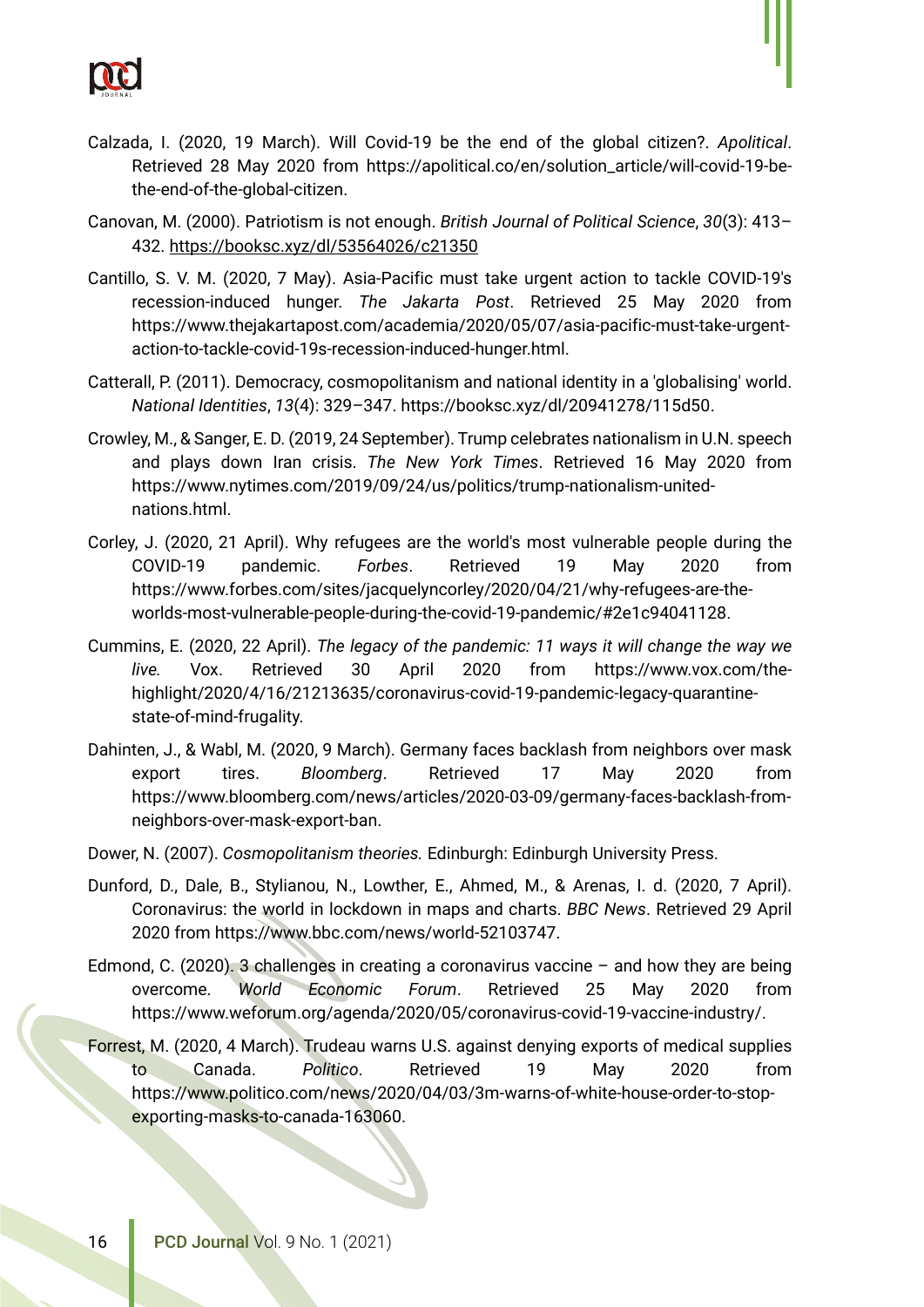

- Gall, L. (2020, 19 March). Hungary weaponizes coronavirus to stoke xenophobia. *Human Rights Watch*. Retrieved 20 May 2020 from https://www.hrw.org/news/2020/03/20/hungaryweaponizes-coronavirus-stoke-xenophobia.
- Guarascio, F. & Blenkinsop, P. (2020, 6 March). EU fails to persuade France, Germany to lift coronavirus health gear controls. *Reuters*. Retrieved 19 May 2020 from https://www.reuters.com/article/us-health-coronavirus-eu/eu-fails-to-persuade-francegermany-to-lift-coronavirus-health-gear-controls-idUSKBN20T166.
- Hall, B., Johnson, M., & Arnold, M. (2020, 14 March). Italy wonders where Europe's solidarity is as coronavirus strains show. *Financial Times*. Retrieved 19 May 2020 from https://www.ft.com/content/d3bc25ea-652c-11ea-b3f3-fe4680ea68b5.
- Harari, Y. N. (2020, 20 March). Yuval Noah Harari: the world after coronavirus. *Financial Times*. Retrieved 30 April 2020 from https://www.ft.com/content/19d90308-6858-11ea-a3c9- 1fe6fedcca75.
- Husein, R., & Maulana, Z. (2020, May). *Pandemi global dan upaya perlindungan pengungsi*. Centre for Development and International Studies (Issue Brief No. 1). https://hi.umy.ac.id/umy-terbitkan-policy-brief-1-global-pandemic-and-the-protection-ofrefugees/
- Iskandar. (2009). *Metodologi penelitian kualitatif.* Jakarta: Gaung Persada.
- Inglis, D. (2012). Alternative histories of cosmopolitanism. In G. Delanty (eds.), *Routledge Handbook of Cosmopolitanism Studies*. London and New York: Routledge. https://bok.cc/dl/2835190/358a22.
- Jin-tae, H. (2020, 16 April). COVID-19 provides cosmopolitan experiment against social stigmatization. *The Korean Times*. Retrieved 28 May 2020 from https://www.koreatimes.co.kr/www/opinion/2020/04/197\_287724.html.
- Kapeller , J., & Wolkenstein, F. (2013). The grounds of solidarity: from liberty to loyalty. *European Journal of Social Theory*, *16*(4): 477–491. DOI: 10.1177/1368431013479689.
- Kasaba, R. (2018, 23 June). Nationalism and piety dominate Turkey's election. *The Conversation*. Retrieved 16 May 2020 from https://theconversation.com/nationalismand-piety-dominate-turkeys-election-98609.
- Keohane, O. R. (1990). Multilateralism: an agenda for research. *International Journal*, *(45)*4: 731–764. https://booksc.xyz/dl/47933818/f3f11d.
- Lau, J. (2020, 23 March). Coronavirus sparks a rising tide of xenophobia worldwide. *THE World University Ranking*. Retrieved 19 May 2020 from https://www.timeshighereducation.com/news/coronavirus-sparks-rising-tideofxenophobia-worldwide#%20.
- Leheny, D. (2019, 2 August). Op-ed: Shinzo Abe's appeal to nostalgia and nationalism. *Los Angeles Times*. Retrieved 16 May 2020 from [https://www.latimes.com/opinion/story/2019-08-01/shinzo-abe-japan-nationalism](https://www.latimes.com/opinion/story/2019-08-01/shinzo-abe-japan-nationalism-parliament-elections-postwar-history)[parliament-elections-postwar-history.](https://www.latimes.com/opinion/story/2019-08-01/shinzo-abe-japan-nationalism-parliament-elections-postwar-history)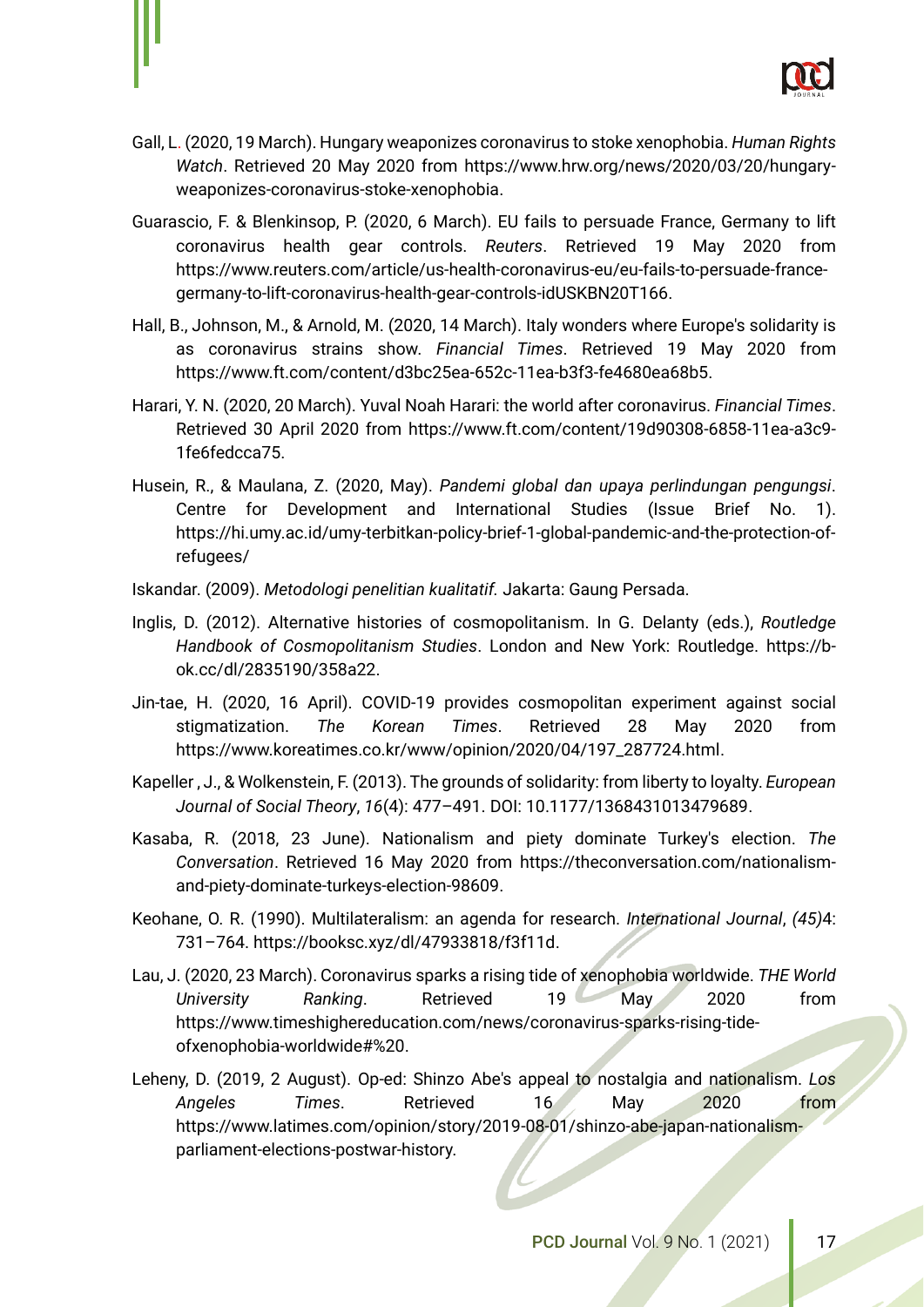

- Linn, J. (2018). Recent threats to multilateralism. *Global Journal of Emerging Market Economies*, *9*(1–3): 86–113. DOI: 10.1177/0972063417747765.
- Liu , H. Y., Manzoor , A., Wang , C. Y., Zhang , L., & Manzoor , Z. (2020). The COVID-19 outbreak and affected countries stock markets response. *International Journal of Environmental Research and Public Health*, *17*(8): 1–19. https://www.mdpi.com/1660- 4601/17/8/2800/pdf.
- McCusker, K. & Gunaydin, S. (2015). Research using qualitative, quantitative or mixed methods and choice based on the research. *Perfusion*, *30*(7): 537–542. DOI: 10.1177/0267659114559116.
- McFarling, U. L. (2020, 15 April). Fearing deportation, many immigrants at higher risk of Covid-19 are afraid to seek testing or care. *STAT News*. Retrieved 20 May 2020 from https://www.statnews.com/2020/04/15/fearing-deportation-many-immigrants-athigher-risk-of-covid-19-are-afraid-to-seek-testing-or-care/.
- Moore, H. (2013). The fantasies of cosmopolitanism. In R. Braidotti, P. Hanafin, & B. Blaagaard (eds.), *After Cosmopolitanism.* London and New York: Routledge. https://bok.cc/dl/3487310/95f04d.
- Mutsvara, S. (2020). *Political rhetoric linking migration to Coronavirus stokes up xenophobia - Guardian Liberty Voice.* Pedagogical University of Cracow, Cracow.
- Naqvi, M. (2020, 5 March). Modi's government taking Hindu nationalist agenda to 'new level'. *Bloomberg*. Retrieved 16 May 2020 from [https://www.bloomberg.com/news/articles/2020-03-05/modi-s-government-taking](https://www.bloomberg.com/news/articles/2020-03-05/modi-s-government-taking-hindu-nationalist-agenda-to-new-level)[hindu-nationalist-agenda-to-new-level.](https://www.bloomberg.com/news/articles/2020-03-05/modi-s-government-taking-hindu-nationalist-agenda-to-new-level)
- Ng, Joel. (2020). Global health security trust during the time of Covid-19. *S. Rajaratnam School of International Studies*. https://www.rsis.edu.sg/wpcontent/uploads/2020/03/CO20041.pdf.
- Parsanoglou, D. (2020). Volunteering for refugees and the repositioning of state sovereignty and civil society: the case of Greece. *Citizenship Studies*, *24*(4): 1–18. DOI: [10.1080/13621025.2020.1755158.](https://www.researchgate.net/deref/http%3A%2F%2Fdx.doi.org%2F10.1080%2F13621025.2020.1755158?_sg%5B0%5D=gxBkTEZ94NKcLAMDGt3HmqA-SyT4s7n23fNHaDzNPAlTUl0we4v3CCBNIGwSxslPFhVUCwSPfYZoQOcl50oFGAonwQ.71gQDJkMje5CadTk21aagsOGctAMHE5aZ_SBxyXuv-cZActvfxC5N23ubOX2n832zVhwXr-wubVYh8_iSQYqQQ)
- Pegram, T. (2020, 5 May). Coronavirus is a failure of global governance now the world needs a radical transformation. *The Conversation*. Retrieved 23 May 2020 from [https://theconversation.com/coronavirus-is-a-failure-of-global-governance-now-the](https://theconversation.com/coronavirus-is-a-failure-of-global-governance-now-the-world-needs-a-radical-transformation-136535)[world-needs-a-radical-transformation-136535.](https://theconversation.com/coronavirus-is-a-failure-of-global-governance-now-the-world-needs-a-radical-transformation-136535)
- Qin, A., & Wang, V. (2020, 16 April). As coronavirus fades in China, nationalism and xenophobia flare. *The New York Times*. Retrieved 10 May 2020 from https://www.nytimes.com/2020/04/16/world/asia/coronavirus-china-nationalism.html.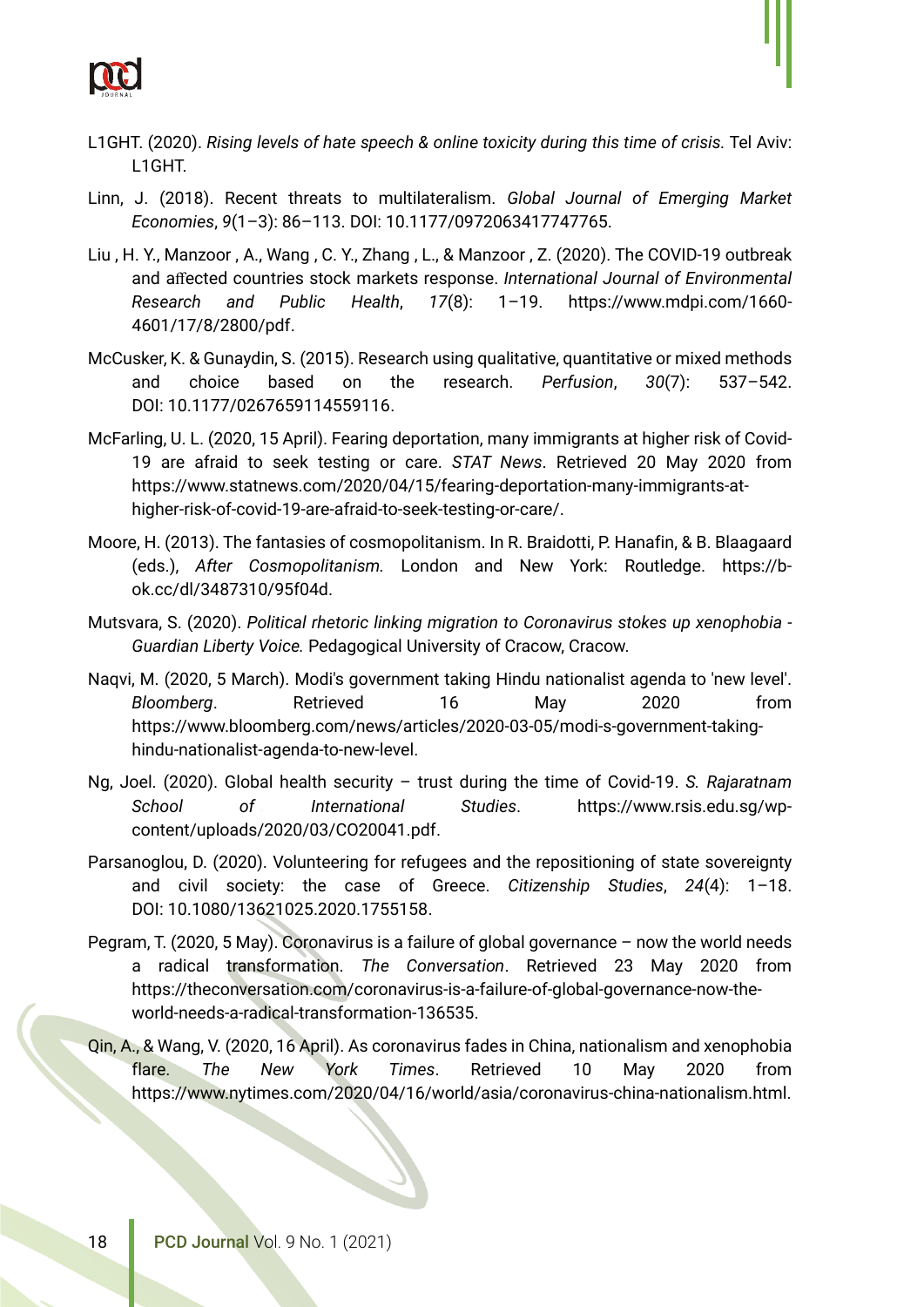

- Rachman, G. (2018, 25 June). Donald Trump leads a global revival of nationalism. *Financial Times*. Retrieved 16 May 2020 from [https://www.ft.com/content/59a37a38-7857-11e8-](https://www.ft.com/content/59a37a38-7857-11e8-8e67-1e1a0846c475) [8e67-1e1a0846c475.](https://www.ft.com/content/59a37a38-7857-11e8-8e67-1e1a0846c475)
- Raco, J. (2018). *Metode penelitian kualitatif jenis, karakteristik dan keunggulannya.* Jakarta: Grasindo .
- Ramirez, R. (2020, 14 March). How a Chinese immigrant neighborhood is struggling amid coronavirus-related xenophobia. *Vox*. Retrieved 20 May 2020 from https://www.vox.com/identities/2020/3/14/21179019/xenophophia-chinesecommunity-sunset-park.
- Rauscher, F. (2017). Kant's social and political philosophy. *Stanford Encyclopedia of Philosophy* (Spring 2017 Edition). Retrieved 8 May 2020 from https://plato.stanford.edu/entries/kant-social-political/#CosRig.
- Recchia, S., & Urbinati, N. (2009). Three essays on cosmopolitan ideals and national sentiment. In S. Recchia & N. Urbinati (eds.), *Cosmopolitanism of Nations; Giuseppe Mazzini's Writings on Democracy, Nation Building, and International Relations*. Princeton: Princeton University Press. https://b-ok.cc/dl/918838/504f40.
- Ruggie, G. J. (1992). Multilateralism: the anatomy of an institution. *International Organization*, *46*(3): 561–598. https://booksc.xyz/dl/22352873/cd02cb.
- Saito, H. (2011). An actor-network theory of cosmopolitanism. *Sociological Theory, 29*(2): 124– 149. https://booksc.xyz/dl/9583530/634575.
- Scheid, D. E. (2011). Perpetual peace: Kant. In A. R. Bernstein (ed.), *Encyclopedia of Global Justice* (pp. 836-841). New York: Springer.
- Schertzer, R., & Woods, T. E. (2020). #Nationalism: the ethnonationalist populism of Donald Trump's Twitter communication. *Ethnic and Racial Studies*, *44*(7): 1154–1173. DOI: 10.1080/01419870.2020.1713390.
- Schumaker, E. (2020, 24 April). Timeline: how coronavirus got started. *ABC News*. Retrieved 29 April 2020 from https://abcnews.go.com/Health/timeline-coronavirusstarted/story?id=69435165.
- Serhan, Y. (2019, 25 October). A disunited kingdom falls apart; Nationalism helped drive the Brexit vote. Could it also tear Britain apart?. *The Atlantic*. Retrieved 16 May 2020 from https://www.theatlantic.com/international/archive/2019/10/britain-nationalism-unitedkingdom/600652/
- Straehle, C. (2020). Associative solidarity, relational goods, and autonomy for refugees: what does it mean to stand in solidarity with refugees? *Social Philosophy*, *51*(4): 526–542. DOI: 10.1111/josp.12339.

Surak, K. (2019, 15 May). Shinzo Abe and the rise of Japanese nationalism. *New Statesman*. Retrieved 16 May 2020 from [https://www.newstatesman.com/world/asia/2019/05/shinzo-abe-and-rise-japanese](https://www.newstatesman.com/world/asia/2019/05/shinzo-abe-and-rise-japanese-nationalism)[nationalism](https://www.newstatesman.com/world/asia/2019/05/shinzo-abe-and-rise-japanese-nationalism)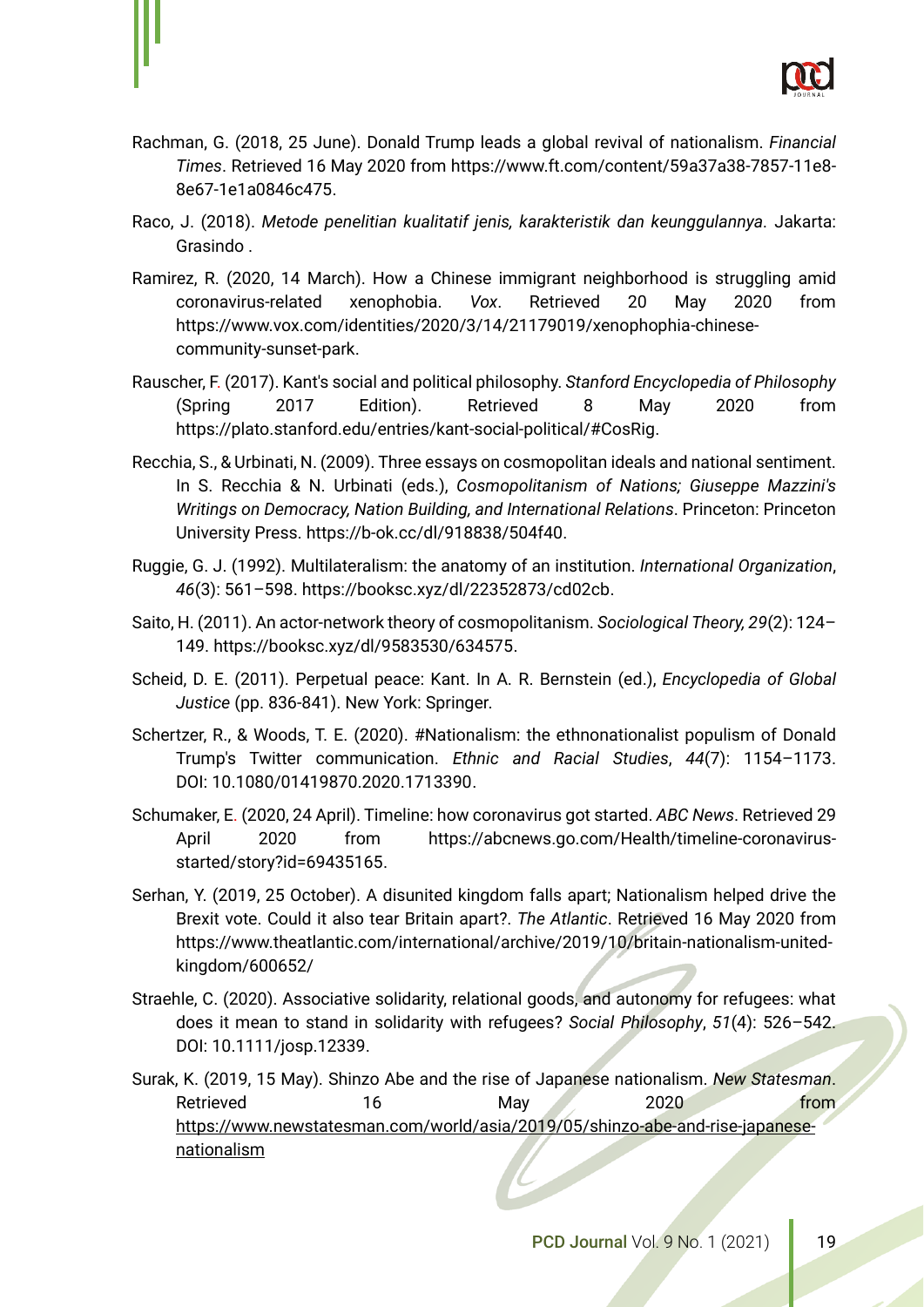

- Tabak, H. (2020). The cosmopolitan karma: coronavirus pandemic and the fate of globalisation. *Political Reflection, VI*. CESRAN International. http://politicalreflectionmagazine.com/wp-content/uploads/2020/04/PR\_Issue23- A4.pdf
- Teo, T.-A. (2020). Nationalism and cosmopolitanism: a post-pandemic balance?. *S. Rajaratnam School of International Studies*. https://www.rsis.edu.sg/wpcontent/uploads/2020/05/CO20096.pdf
- The Local. (2020, 4 March). *Germany bans exports of mask and gloves over coronavirus*. Retrieved 17 May 2020 from [https://www.thelocal.de/20200304/germany-bans-export](https://www.thelocal.de/20200304/germany-bans-export-of-medical-protection-gear-over-coronavirus)[of-medical-protection-gear-over-coronavirus.](https://www.thelocal.de/20200304/germany-bans-export-of-medical-protection-gear-over-coronavirus)
- Tondo, L. (2020, 24 February). Salvini attacks Italy PM over coronavirus and links to rescue ship*. The Guardian*. Retrieved 20 May 2020 from https://www.theguardian.com/world/2020/feb/24/salvini-attacks-italy-pm-overcoronavirus-and-links-to-rescue-ship.
- Triandafyllidou, A. (2020). Spaces of solidarity and spaces of exception at the times of Covid-19. *International Migration*, *58*(3): 261–263. DOI: 10.1111/imig.12719.
- Turnbull, S. (2020, 3 April). 3M says Trump halting mask exports to Canada has 'significant humanitarian implications'. *CTVNews*. Retrieved 19 May 2020 from [https://www.ctvnews.ca/politics/3m-says-trump-halting-mask-exports-to-canada-has](https://www.ctvnews.ca/politics/3m-says-trump-halting-mask-exports-to-canada-has-significant-humanitarian-implications-1.4881032)[significant-humanitarian-implications-1.4881032.](https://www.ctvnews.ca/politics/3m-says-trump-halting-mask-exports-to-canada-has-significant-humanitarian-implications-1.4881032)
- United States Institute of Peace. (2020, 23 March). Khamenei refuses U.S. help on COVID-19. Retrieved 3 May 2020 from [https://iranprimer.usip.org/blog/2020/mar/23/khamenei](https://iranprimer.usip.org/blog/2020/mar/23/khamenei-refuses-us-help-covid-19)[refuses-us-help-covid-19.](https://iranprimer.usip.org/blog/2020/mar/23/khamenei-refuses-us-help-covid-19)
- UN News. (2020, 7 May). *Migrants stranded 'all over the world' and at risk from coronavirus.* Retrieved 28 May 2020 from https://news.un.org/en/story/2020/05/1063482.
- Vang, S. (2020, 1 April). Trump adds to Asian-Americans' fears. *The Diplomat*. Retrieved 10 May 2020 from https://thediplomat.com/2020/04/trump-adds-to-asian-americans-fears/.
- Wang, P., Anderson, N., Pan, Y., Poon, L., Charlton, C., Zelyas, N., Persing, D., Rhoads, D., & Babcock, H. (2020). The SARS-CoV-2 outbreak: diagnosis, infection prevention, and public perception. *Clinical Chemistry*, *66*(5): 644–651. DOI: [10.1093/clinchem/hvaa080.](https://doi.org/10.1093/clinchem/hvaa080)
- Walt, M. S. (2020, 20 March). A world less open, prosperous, and free. *Foreign Policy*. Retrieved 19 May 2020 from [https://foreignpolicy.com/2020/03/20/world-order-after-coroanvirus](https://foreignpolicy.com/2020/03/20/world-order-after-coroanvirus-pandemic/)[pandemic/.](https://foreignpolicy.com/2020/03/20/world-order-after-coroanvirus-pandemic/)
- Web24 News. (2020, 15 March). France and Germany lift the ban on the export of medical equipment, announces Thierry Breton. Retrieved 19 May 2020 from [https://www.web24.news/u/2020/03/france-and-germany-lift-the-ban-on-the-export-of](https://www.web24.news/u/2020/03/france-and-germany-lift-the-ban-on-the-export-of-medical-equipment-announces-thierry-breton.html)[medical-equipment-announces-thierry-breton.html.](https://www.web24.news/u/2020/03/france-and-germany-lift-the-ban-on-the-export-of-medical-equipment-announces-thierry-breton.html)
- World Economic Forum. (2020, 6 April). *The coronavirus pandemic could be devastating for the world's migrants*. Retrieved 28 May 2020 from